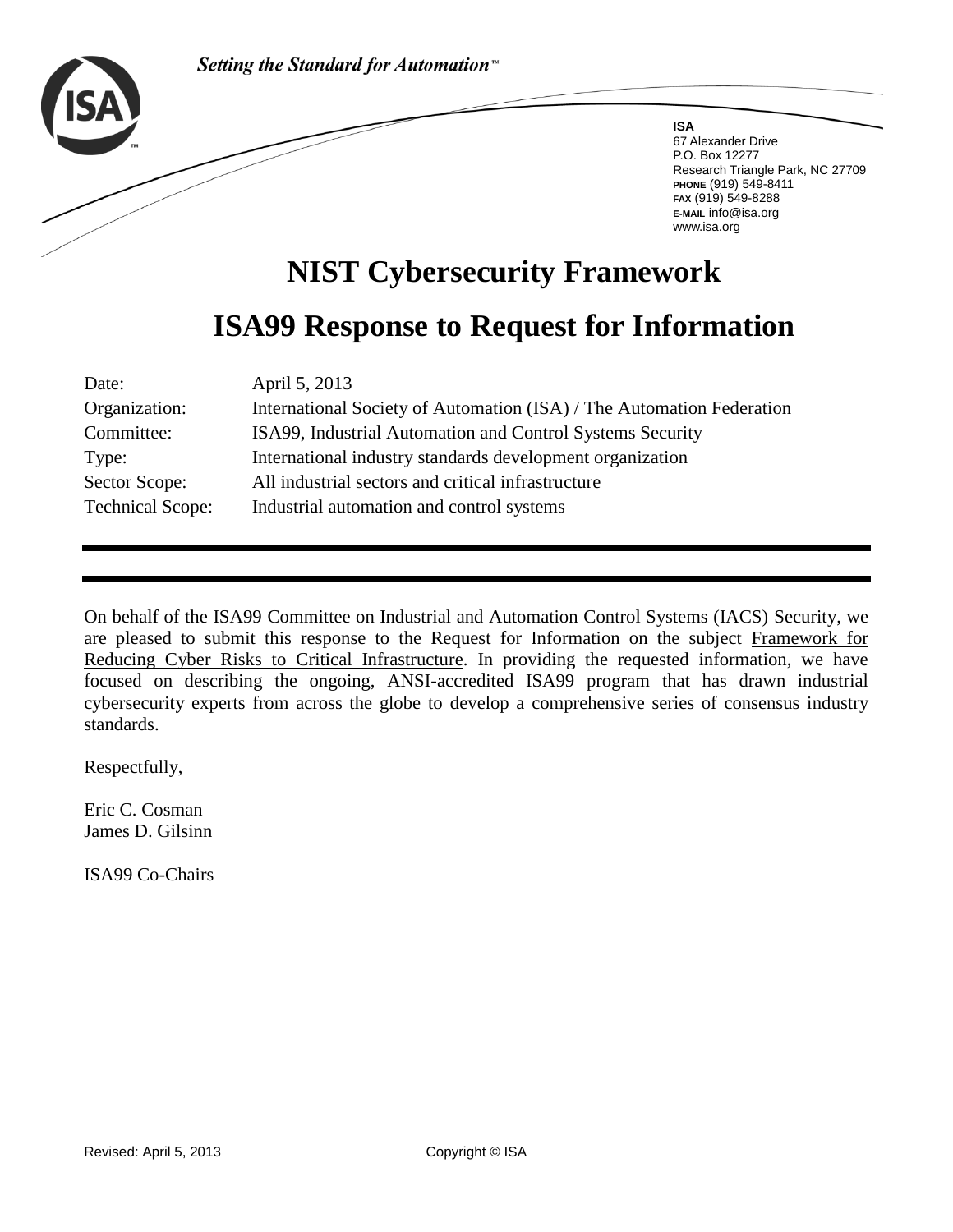### **Table of Contents**

| $\mathbf{1}$            |                                                                                |  |  |
|-------------------------|--------------------------------------------------------------------------------|--|--|
| $\overline{\mathbf{2}}$ | THE NEED FOR STANDARDS SPECIFIC TO INDUSTRIAL AUTOMATION AND CONTROL SYSTEMS 1 |  |  |
|                         | 2.1                                                                            |  |  |
|                         | 2.2                                                                            |  |  |
|                         | 2.3                                                                            |  |  |
|                         | 2.4                                                                            |  |  |
| $\overline{\mathbf{3}}$ |                                                                                |  |  |
|                         | 3.1                                                                            |  |  |
|                         | 3.2                                                                            |  |  |
|                         | 3.1                                                                            |  |  |
|                         | 3.2                                                                            |  |  |
| $\mathbf{a}$            |                                                                                |  |  |
|                         | 4.1                                                                            |  |  |
|                         | 4.2                                                                            |  |  |
|                         | 4.3                                                                            |  |  |
| 5                       |                                                                                |  |  |
| 6                       |                                                                                |  |  |
|                         | 6.1                                                                            |  |  |
|                         | 6.2                                                                            |  |  |
|                         | 6.3                                                                            |  |  |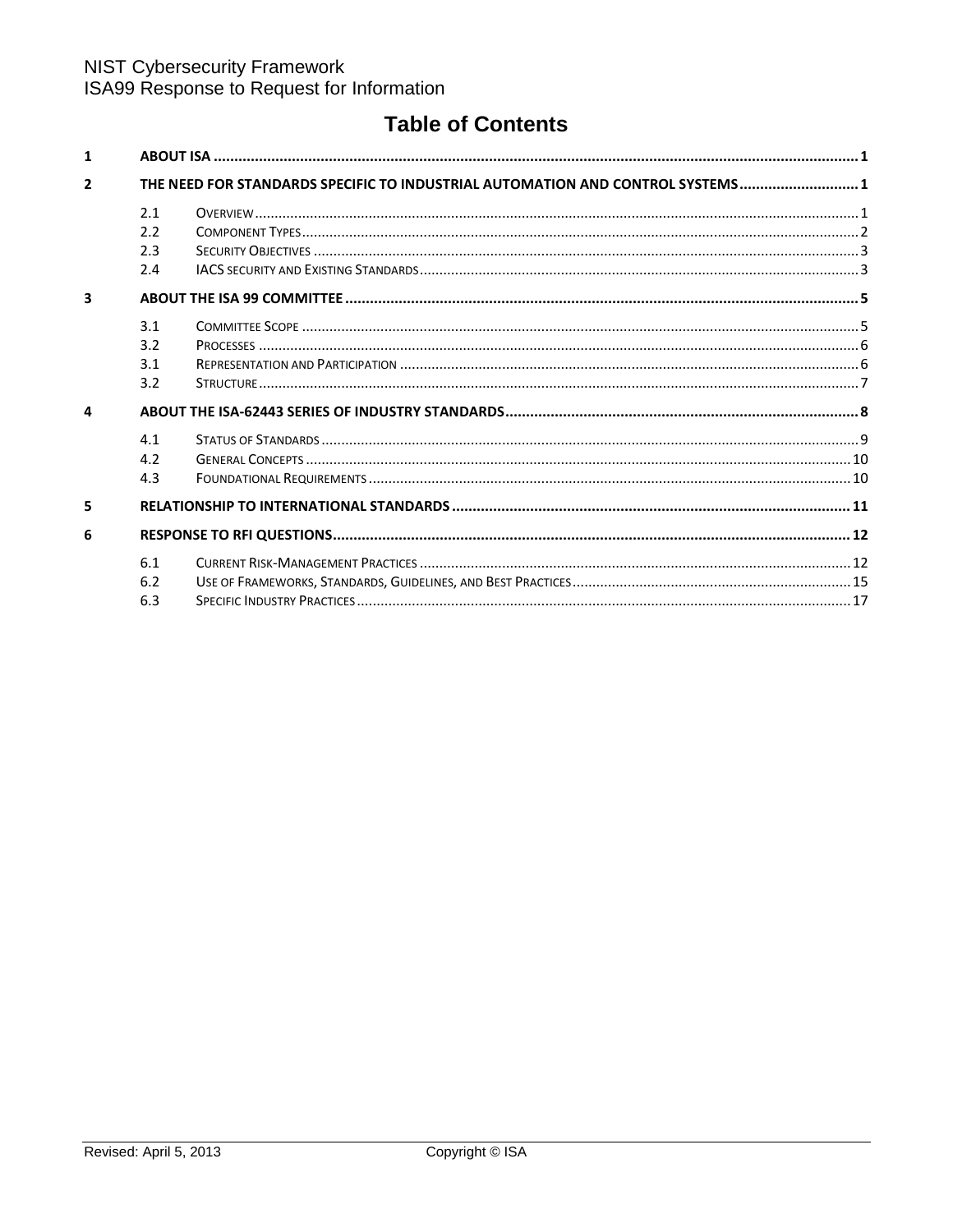### <span id="page-2-0"></span>**1 About ISA**

The International Society of Automation, ISA, is a global, nonprofit technical association of more than 30,000 automation professionals engaged in the design, development, production, and application of devices and systems that sense, measure, and control industrial processes and manufacturing operations.

ISA provides education and training, professional certification, conferences and workshops, standards, and publications including textbooks, a magazine, and a peer-reviewed technical journal. ISA has local member sections in 28 countries and 19 different technical divisions and interest groups. Based in Research Triangle Park, North Carolina, ISA is the founding member of the Automation Federation, an umbrella nonprofit with 15 organizational members representing more than 400,000 individual practitioners, unifying the profession and serving as the voice of automation.

ISA is best known for developing consensus industry standards that meet American National Standards Institute (ANSI) requirements for openness and due process. Through ISA's ANSI accreditation, many original ISA Standards have been adopted to become widely used international standards through the International Electrotechnical Commission (IEC) in vital areas including industrial cybersecurity, enterprise-control system integration, batch process control, and process safety.

ISA is leading an international program called ISA99 to develop a comprehensive set of cybersecurity standards for industrial automation and control systems (IACS) and critical infrastructure that are being adopted as the IEC 62443 series of standards. Unlike programs targeted at specific industries, the ISA99 initiative is applicable to all key industry sectors and critical infrastructure in recognition of the interrelated nature of industrial computer networks in which cyber vulnerabilities exploited in one sector can impact multiple sectors and infrastructure.

### <span id="page-2-1"></span>**2 The need for standards specific to Industrial Automation and Control Systems**

#### <span id="page-2-2"></span>**2.1 Overview**

Industrial automation and control systems designs increasingly use commercial-off-the-shelf (COTS) technology (for example, network protocols and operating systems) that are inexpensive, efficient, and highly automated, and that can be interconnected in heterogeneous environments. These systems are also increasingly interconnected with non-IACS networks for business reasons. These devices, open networking technologies, and increased connectivity present greater opportunities for cyber attacks against control system hardware and software. These multiple weaknesses can lead to serious or even catastrophic health, safety and environmental (HSE), financial and/or reputational consequences in deployed control systems.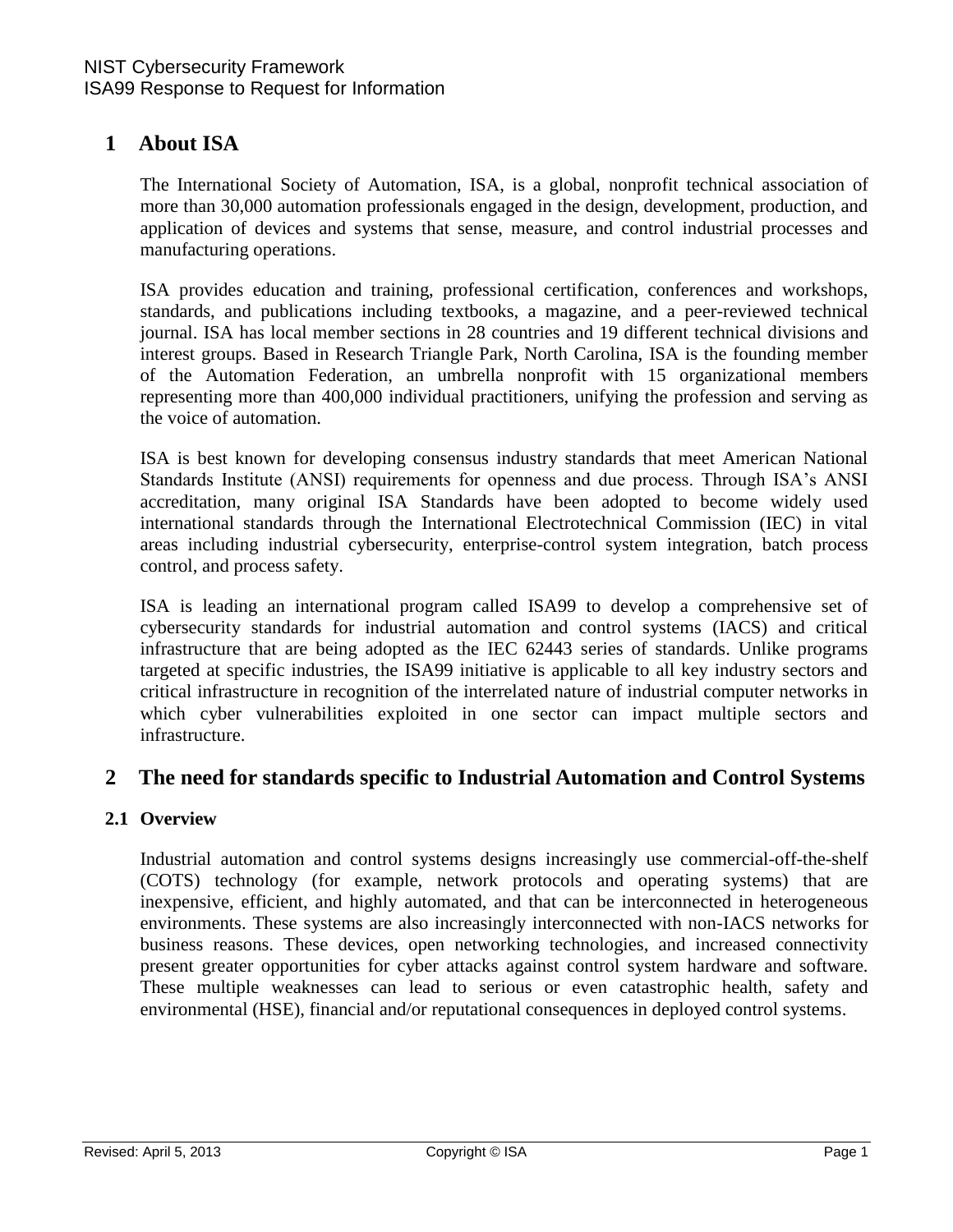The private sector across the industrial automation landscape (including vendors, integrators, asset owners, ISA and the Automation Federation) is greatly concerned about these weaknesses and vulnerabilities and has been working collectively to provide defensible solutions appropriate to both existing and newly built critical infrastructure. For more than a decade, the ISA99 committee has drawn together leading industrial cybersecurity experts to work within the parameters of a largely volunteer structure to develop the comprehensive strategic architecture of the ISA-62443 series of standards, which have now been recognized by industry worldwide through simultaneous adoption by the International Electrotechnical Commission (IEC).

Organizations choosing to deploy general purpose information technology (IT) cybersecurity solutions to address IACS security may unknowingly expose their systems to significant cyber vulnerabilities arising from a lack of understanding of the highly interrelated and complex nature of IACS networks. While some business IT applications and security solutions can be applied in certain IACS operations, they must be applied in an informed and intelligent way to avoid potentially serious inadvertent consequences. This statement is not simply conjecture, but an established conclusion from, for example, NIST Special Publication 800-82 (June 2011) as well as active research into recommended IACS security practices and associated standards by both government and private industry.

### <span id="page-3-0"></span>**2.2 Component Types**

Industrial automation and control systems are generally composed of two types of components:

- Information processing elements (e.g., Human-Machine Interfaces (HMI's) and Historians) that are based on commodity operating systems such as Windows® . To a large degree, traditional Information Technology (IT) cybersecurity approaches, with appropriate care, can be used to secure these components. Applying these approaches to a deployed system is expensive, however, as it requires substantial retesting and modifications of operational procedures.
- Field measurement and control devices that generally use real time operating systems. The communication at this level is usually implemented using industrial application protocols. Modern versions of these are based on industry standards such as Ethernet and TCP/IP. Securing these field devices requires a major modification of traditional IT cybersecurity policies, technologies, and testing, and in many areas entirely new approaches are necessary. Integration of cybersecurity capabilities has begun for the latest generation of field devices, but devices deployed in the field have a lifecycle measured in decades rather than years. Moreover, many industrial protocols have not yet specified security mechanisms.

Even though some of the technologies used in IACS are similar to those used in traditional IT applications, significant differences in characteristics occur due to the fact that logic executing in an IACS environment has a direct affect on the physical world. The approach used to define IACS cybersecurity requirements thus needs to be based on a combination of functional requirements and risk assessment, often requiring an awareness of operational issues as well.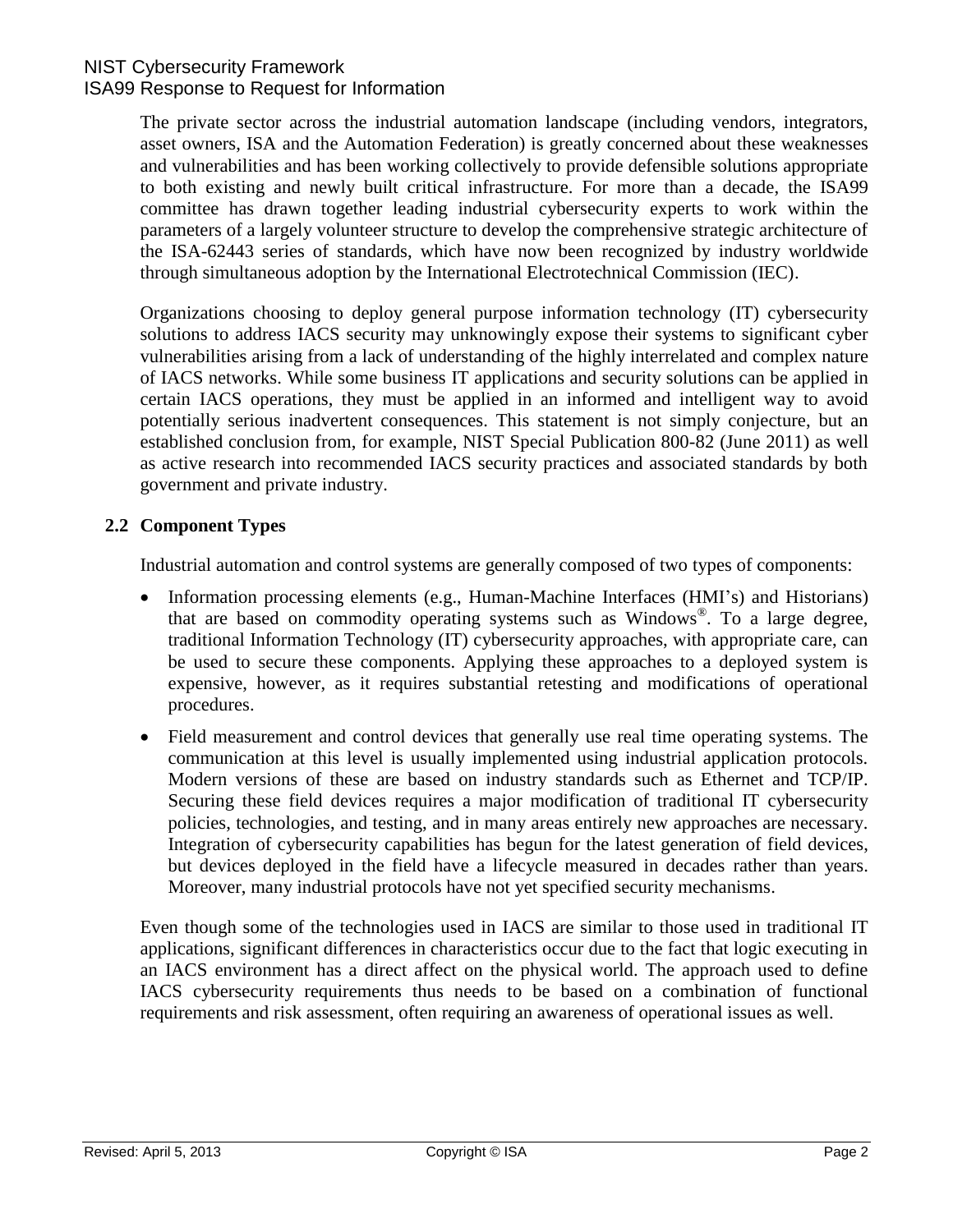In most cases, a focus on information protection alone is ineffective when considering IACS security. Control systems rarely store or use Personally Identifiable Information. Direct access to the Internet from a control network is often discouraged or prohibited and E-mail usage is also often restricted or even unsupported. Thus, many of the toughest problems facing traditional IT security can often be effectively mitigated by blocking these types of vulnerable applications and protocols, particularly in those parts of a control system deemed "critical".

### <span id="page-4-0"></span>**2.3 Security Objectives**

A critical requirement of IACS security measures is that they must not have the potential to cause impacts to essential services and functions, including emergency procedures. In contrast, IT security measures as often deployed do have this potential. IACS security goals focus on control system availability, plant safety, plant protection, plant operations (even in a degraded mode) and time-critical system response. General IT security goals often do not place the same emphasis on these factors, typically being more concerned with protecting information than physical assets. This difference in emphasis is often referred to as CIA (confidentiality, integrity, and availability) vs. IAC (integrity, availability, confidentiality).

Understanding this fundamental difference in goals between IACS security and IT security is essential to understanding the need for IACS-specific security standards. This is not simply a matter of semantics, but rather these different goals need to be clearly recognized and stated as security objectives regardless of the degree of plant integration intended and/or achieved. A key step in risk assessment, as required by ISA-62443-1-1, Terminology, Concepts and Models, and ISA-62443-2-1, IACS Security Management System – Requirements, is the identification of which services and functions are truly essential for operations (in some facilities, for example, engineering support may be determined to be a non-essential service or function). In some cases, it may be acceptable for a security action to cause temporary loss of a non-essential service or function, unlike an essential service or function that must not be adversely affected. Additionally, timing is critical for certain control and safety functions. Latency introduced by some IT security solutions, for example, can cause unexpected and adverse control system impacts due to timing delays

### <span id="page-4-1"></span>**2.4 IACS security and Existing Standards**

As IACS security requirements are codified, there are a number of common constraints that must be met. Earlier sections have already alluded to a number of them. The result should provide a flexible framework that facilitates addressing current and future vulnerabilities in IACS and applying necessary mitigations in a systematic, defensible manner. It is important to understand that the intention of the ISA-62443 series is to build extensions to enterprise security that adapt the requirements for business IT systems and combines them with the unique requirements for strong availability needed by IACS.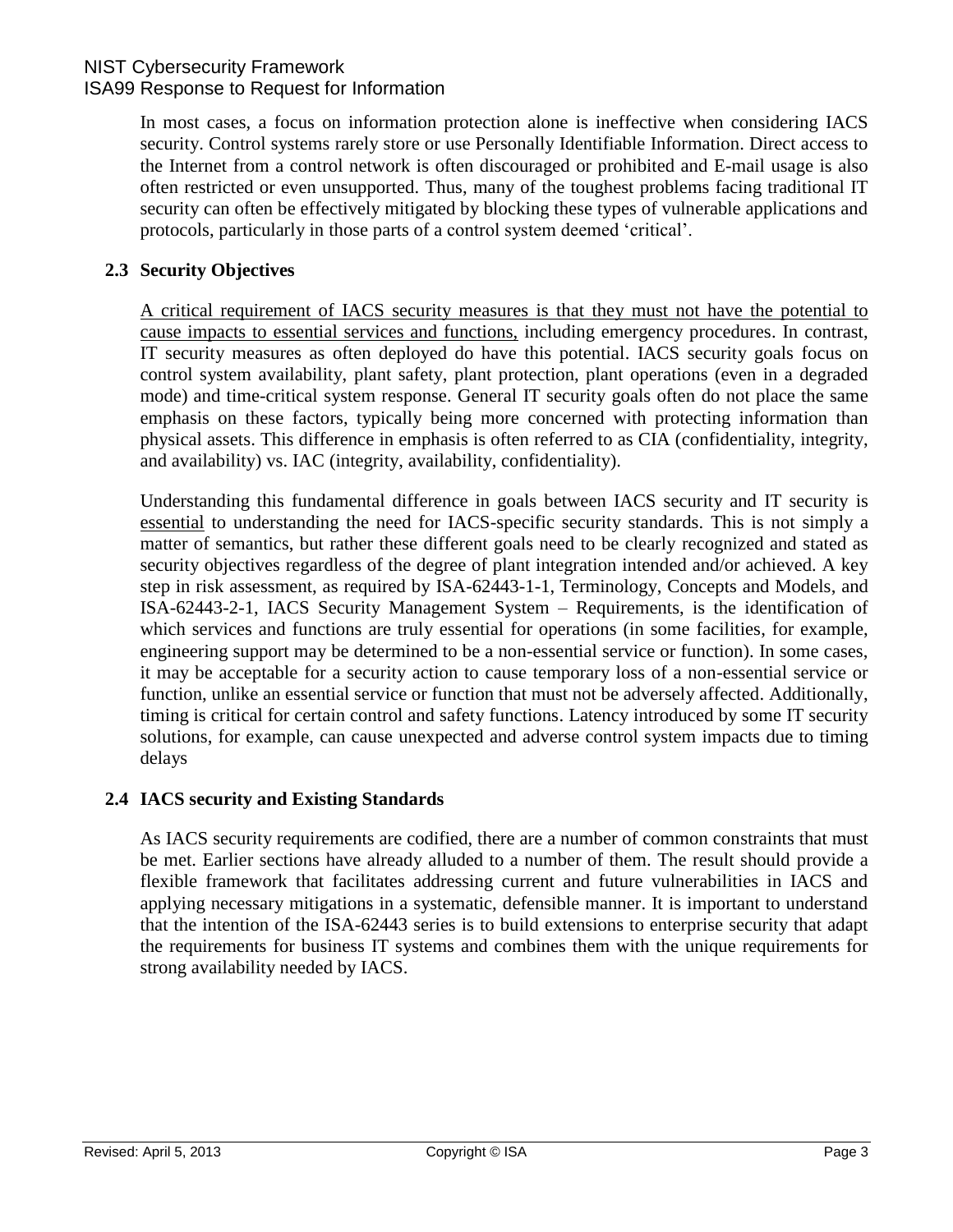As documented in ISA-62443, an essential function is a "function or capability that is required to maintain health, safety, the environment and availability for the equipment under control." As noted earlier, security measures must not adversely affect essential functions of a high availability IACS unless supported by a risk assessment.

NOTE: In support of this vital point, ISA-62443-2-1 provides guidance on the documentation associated with the risk assessment required to support instances where security measures may affect essential functions.

Based on a risk analysis, some facilities may determine that certain types of security measures may halt continuous operations, but must not result in loss of protection that could result in health, safety and environmental (HSE) consequences. Some specific constraints could include:

- Accounts used for essential functions must not be locked out, even temporarily.
- Verifying and recording operator actions to enforce non-repudiation must not add significant delay to system response time.
- For mission critical control systems with inherently high availability requirements, the failure of the certificate authority or other key management mechanisms must not interrupt essential functions.
- Identification and authentication must not prevent the initiation of safety systems. Similarly for authorization enforcement.
- Incorrectly time-stamped audit records must not adversely affect essential functions.
- Essential functions of an IACS must be maintained if zone boundary protection goes into fail-close and/or island mode.
- A denial of service (DoS) event on the control system or safety system network must not prevent the safety system from actuating as designed.

An IACS rarely operates in isolation from the rest of the enterprise, and thus some essential security functions can be expected to be handled by an external resource. Examples of this might be the maintenance of firewalls and intrusion detection systems by corporate organizations. In addition, in some high resource availability applications, compensating countermeasures external to the control system (such as additional physical security measures and/or enhanced personnel background checks) will be needed. In some cases, a legacy control system that cannot be adequately secured with technology might be made more dependent upon compensating countermeasures such as physical access control and 24/7 staffing and supervision. Sensitivity to lockout or loss of control due to security measures is increased, not decreased, for mission critical control systems. Consequently, a risk assessment which includes noting local operational constraints might result in local relaxation of security controls to enable better availability in combination with enhanced surrounding countermeasures.

Additionally, IACS security clearly is consistent with the business IT security concept of "least privilege". The capability to enforce the concept of least privilege is thus a fundamental requirement of IACS security, with granularity of permissions and flexibility of mapping those permissions to roles sufficient to support it. Individual accountability should be available when required, unless it has a detrimental impact on safety.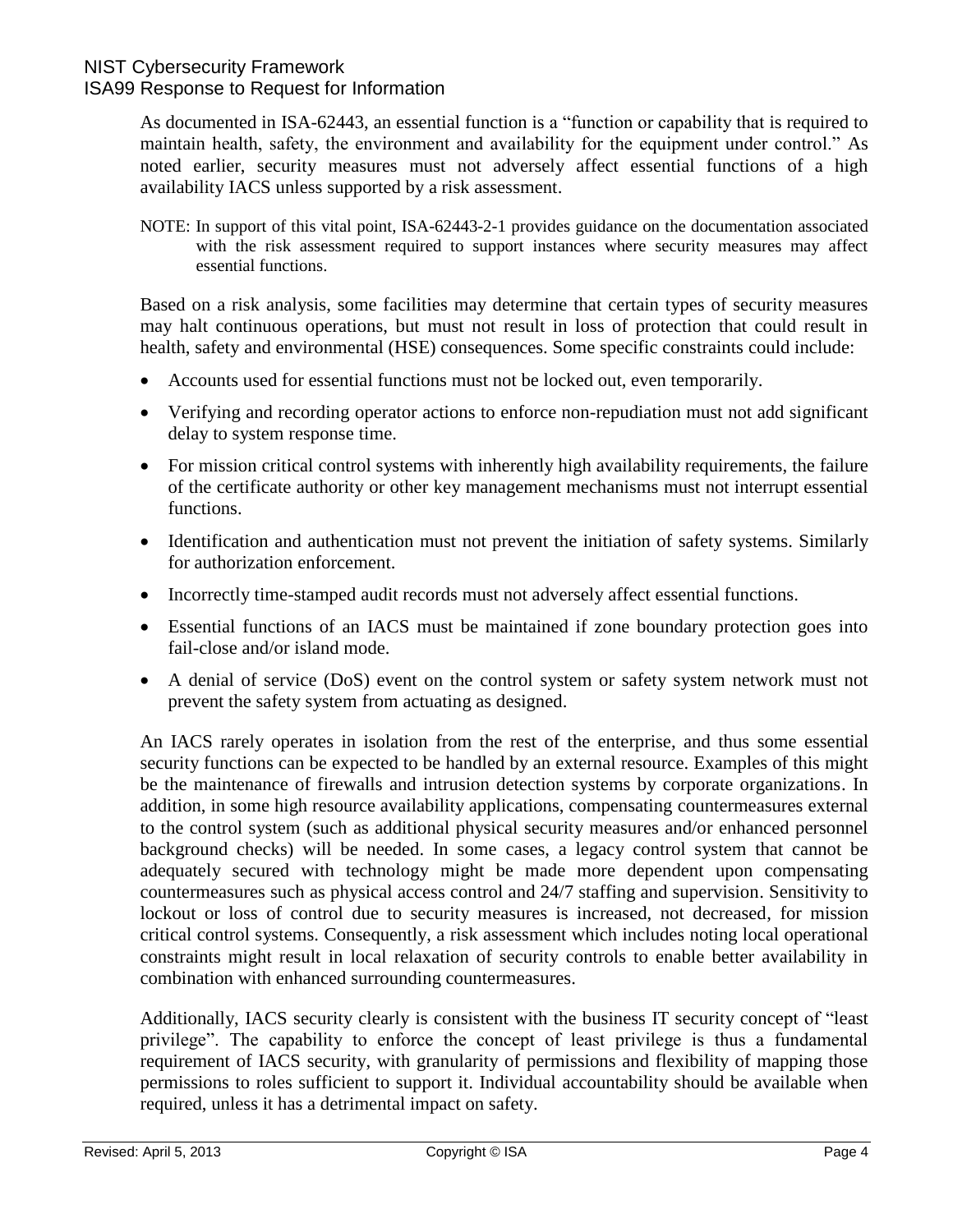Finally, some characteristics of IACS – the deterministic nature, the limited number of users, and the usually dedicated purpose of the system – make the use of certain security measures potentially more feasible and affordable in IACS environments than they are in business IT environments. Specifically, security measures applying anomaly detection and the whitelisting concept can be more appropriate in an IACS environment.

### <span id="page-6-0"></span>**3 About the ISA 99 Committee**

The purpose of the ISA99 committee is to develop and establish standards, recommended practices, technical reports, and related information that will define procedures for implementing electronically secure industrial automation and control systems and security practices and assessing electronic security performance. Collectively this information is being delivered as the ISA-62443 series of documents. Guidance is directed towards those responsible for designing, implementing, or managing industrial automation and control systems as defined in the committee scope. This guidance also applies to users, system integrators, security practitioners, and control systems manufacturers and vendors.

More detailed and current information about the committee and its activities is available on a Wiki site maintained for this purpose:

#### [http://isa99.isa.org](http://isa99.isa.org/)

### <span id="page-6-1"></span>**3.1 Committee Scope**

The scope of the committee includes industrial automation and control systems whose compromise could result in any or all of the following situations:

- endangerment of public or employee safety
- damage to the environment
- loss of public confidence
- violation of regulatory requirements
- loss of proprietary or confidential information
- economic loss
- impact on national security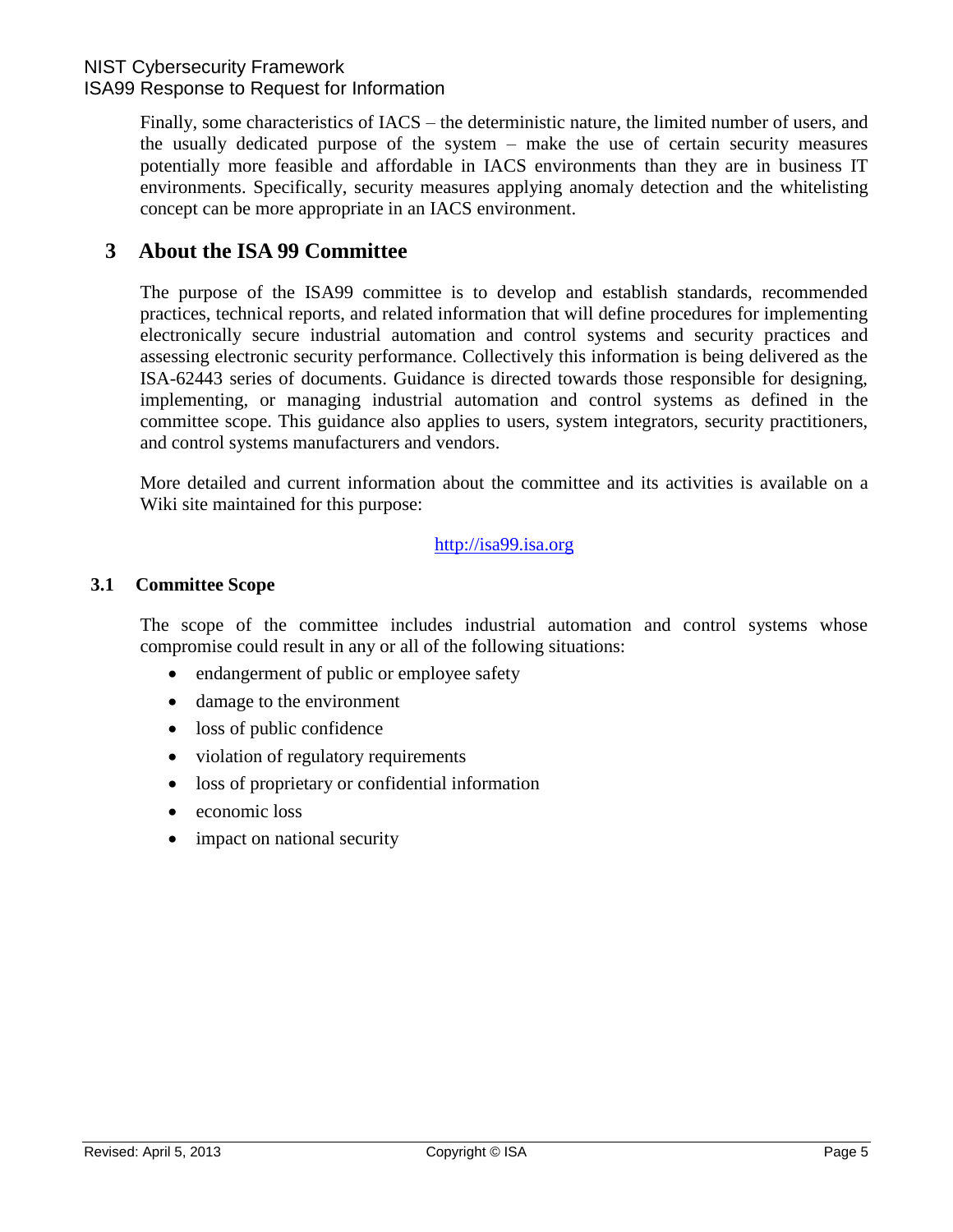The concept of IACS cybersecurity is applied by ISA99 in the broadest possible sense, encompassing all types of plants, facilities, and systems in all industries. Industrial automation and control systems include, but are not limited to:

- hardware and software systems such as Distributed Control Systems (DCS), Programmable Logic Controllers (PLC), Supervisory Control and Data Acquisition Systems (SCADA)1, networked electronic sensing, and monitoring and diagnostic systems
- associated internal, human, network, or machine interfaces used to provide control, safety, and manufacturing operations functionality to continuous, batch, discrete, and other processes.

Physical security is an important component in the overall integrity of any control system environment, but is not addressed in detail in the ISA-62443 series of documents.

#### <span id="page-7-0"></span>**3.2 Processes**

All activities of the ISA99 committee are conducted within the context of an ANSI-approved consensus standards development process. General procedures and rules have been established by the ISA Standards and Practices board. In addition, the committee has defined more specific and detailed governance processes and procedures that assist in guiding committee activities.

### <span id="page-7-1"></span>**3.1 Representation and Participation**

The ISA99 committee membership list is reviewed regularly in order to analyze demographic data. The most recent information shows a total committee membership of **569** individuals, representing well over **150** companies and organizations. Although most members are from North America, the committee includes participants from every geographic region. Committee co-chairs are accountable for maintaining the appropriate balance between various stakeholder groups such as asset owners, suppliers and system integrators. The two largest constituencies are "user" (asset owner) and "producer" (supplier), each with approximately 30% of the total members.

 $\overline{a}$ 

<sup>&</sup>lt;sup>1</sup> Although the term "SCADA" is commonly used to refer to all types of control systems, the ISA99 committee makes a distinction between the types listed.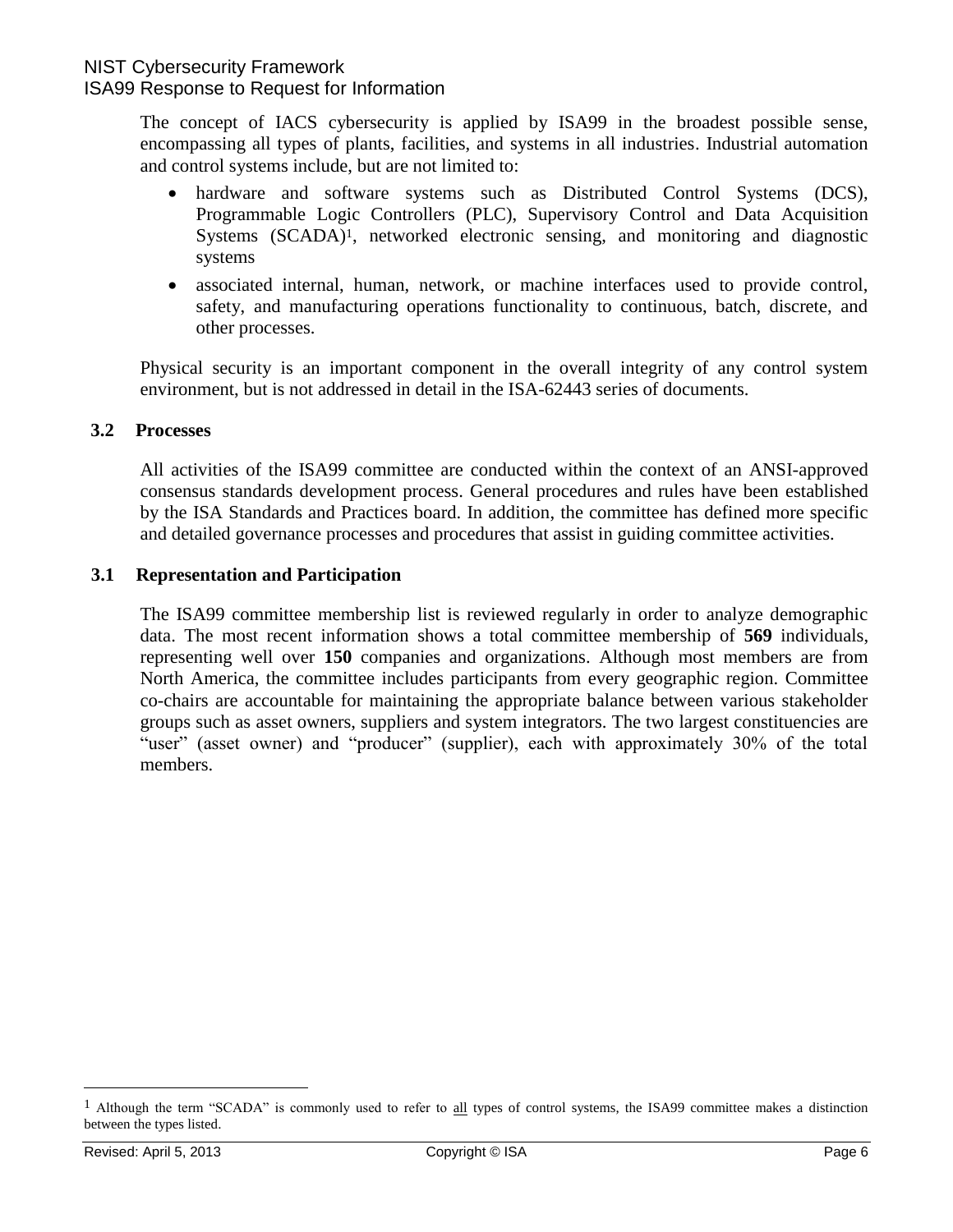### <span id="page-8-0"></span>**3.2 Structure**

The comprehensive approach of the ISA99 committee is reflected in its working group (WG) structure, shown in Table 1, with each WG focusing on specific aspects of IACS security.

| <b>Name</b>     | Topic                                                                                                                                         | <b>Description</b>                                                                                                                                     |
|-----------------|-----------------------------------------------------------------------------------------------------------------------------------------------|--------------------------------------------------------------------------------------------------------------------------------------------------------|
| <b>WG1</b>      | Security technologies                                                                                                                         | Provides general guidance on the applicability of specific technology in<br>the IACS environment                                                       |
| WG <sub>2</sub> | Security Program Definition<br>and Operation                                                                                                  | Responsible for developing ISA-62443-2-1, Requirements for an IACS<br>Security Management System, including alignment with ISO 27001                   |
| WG <sub>3</sub> | Terminology, Concepts and<br>Models                                                                                                           | Responsible for developing ISA-62443-1-1, Terminology, Concepts<br>and Models. This standard establishes the basis for the 62443 series.               |
| WG4             | <b>Technical Requirements</b>                                                                                                                 | Responsible for several standards and reports in the ISA-62443 series<br>that defined specific technical requirements for IACS security.               |
| WG <sub>5</sub> | Includes leaders of each active work group. Purpose is directing<br>Committee Leadership<br>committee activities in support of the co-chairs. |                                                                                                                                                        |
| WG <sub>6</sub> | Patch Management                                                                                                                              | Provides guidance in the area of patch management in the form of<br>technical report ISA-TR62443-2-3.                                                  |
| WG 7            | Safety and Security                                                                                                                           | Establishes and maintains liaison relationships required for addressing<br>issues at the intersection of IACS security and process safety.             |
| WG8             | Communications and<br>Outreach                                                                                                                | Primarily responsible for developing and delivering materials needed<br>to educate and share news about committee activities.                          |
| WG 9            | <b>Wireless and Security</b>                                                                                                                  | Establishes and maintains liaison relationships required for addressing<br>issues at the intersection of IACS security and wireless<br>communications. |
| <b>WG 11</b>    | IACS Security for the<br><b>Nuclear Sector</b>                                                                                                | Provides specific guidance on matters related to cybersecurity in the<br>nuclear sector.                                                               |

#### **Table 1 – ISA99 Work Groups**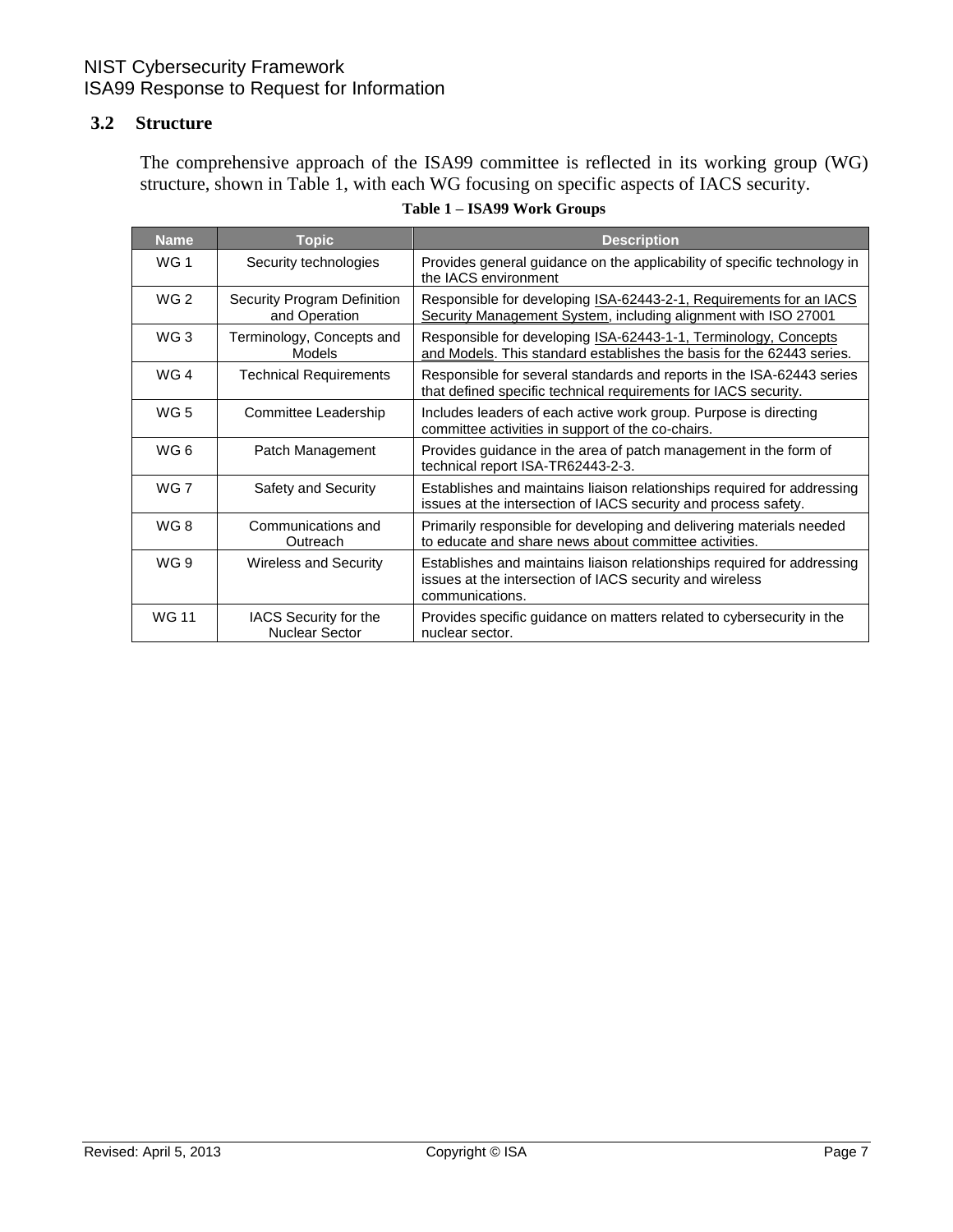## NIST Cybersecurity Framework

ISA99 Response to Request for Information

### <span id="page-9-0"></span>**4 About the ISA-62443 Series of Industry Standards**

The ISA-62443 series of standards is organized into four categories, as depicted in Figure 1. These categories are:

- *General Concepts* these documents are overarching in nature and apply to the entire series of standards and technical reports.
- *Policy and Procedure* these documents address the organizational aspects of policies and procedures for cybersecurity.
- *System* these documents address the system-level technical aspects of cybersecurity, including system design principles and system capabilities
- *Component* these documents address the component-level technical aspects of cybersecurity, including development processes and component capabilities.



**Figure 1 – ISA-62443 Series of Standards and Technical Reports**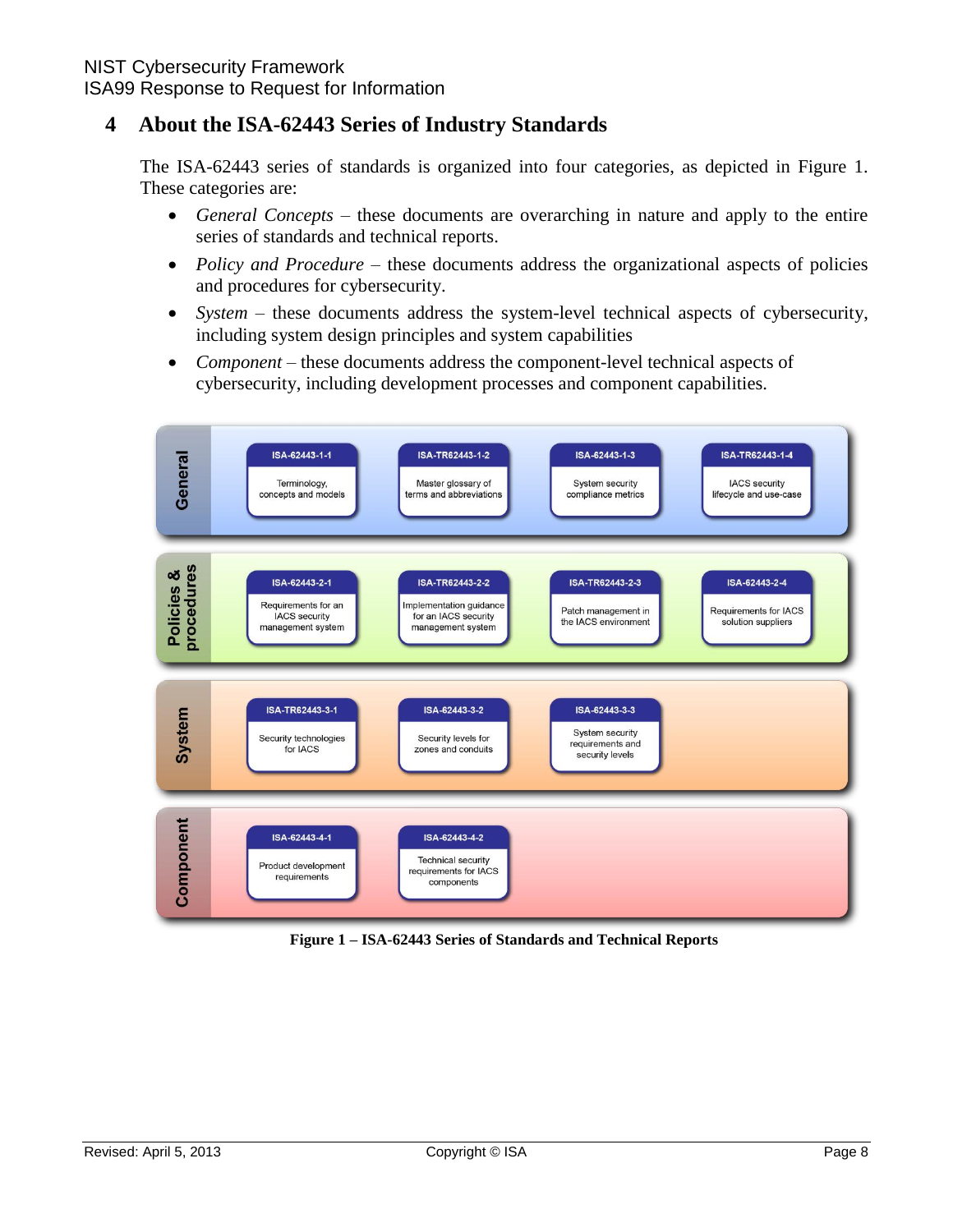### <span id="page-10-0"></span>**4.1 Status of Standards**

The current status of each of the listed ISA-62443 documents is summarized in the following table.

| <b>ISA Reference</b> | <b>IEC Reference</b> | <b>Title</b>                                                  | <b>Status</b>                |
|----------------------|----------------------|---------------------------------------------------------------|------------------------------|
| ISA-62443-1-1        | IEC/TS 62443-1-1     | Terminology, concepts and models                              | Published, Under<br>Revision |
| ISA-TR62443-1-2      | IFC/TR 62443-1-2     | Master glossary of terms and<br>abbreviations                 | <b>Under Development</b>     |
| ISA-62443-1-3        | IEC 62443-1-3        | System security compliance metrics                            | <b>Under Development</b>     |
| ISA-62443-1-4        | IEC/TR 62443-1-4     | IACS security life cycle and use case                         | Proposed                     |
| ISA-62443-2-1        | IEC 62443-2-1        | IACS security management system -<br>Requirements             | Published, Under<br>Revision |
| ISA-62443-2-2        | IFC 62443-2-2        | IACS security management system -<br>Implementation guidance  | Proposed                     |
| ISA-TR62443-2-3      | IEC/TR 62443-2-3     | Patch management in the IACS<br>environment                   | Under Development            |
| ISA-62443-2-4        | IEC 62443-2-4        | Requirements for IACS solution suppliers                      | <b>Under Development</b>     |
| ISA-TR62443-3-1      | IEC/TR 62443-3-1     | Security technologies for IACS                                | Published                    |
| ISA-62443-3-2        | IEC 62443-3-2        | Security assurance levels for zones and<br>conduits           | <b>Under Development</b>     |
| ISA-62443-3-3        | IEC 62443-3-3        | System security requirements and<br>security assurance levels | Approved                     |
| ISA-62443-4-1        | IEC 62443-4-1        | <b>Product Development Requirements</b>                       | <b>Under Development</b>     |
| ISA-62443-4-2        | IFC 62443-4-2        | Technical security requirements for IACS<br>components        | <b>Under Development</b>     |

**Table 2 – ISA 62443 Series of Standards and Technical Reports – Development Status**

For those documents under development or revision, working drafts are available for public review and comment on the committee Wiki at [http://isa99.isa.org.](http://isa99.isa.org/)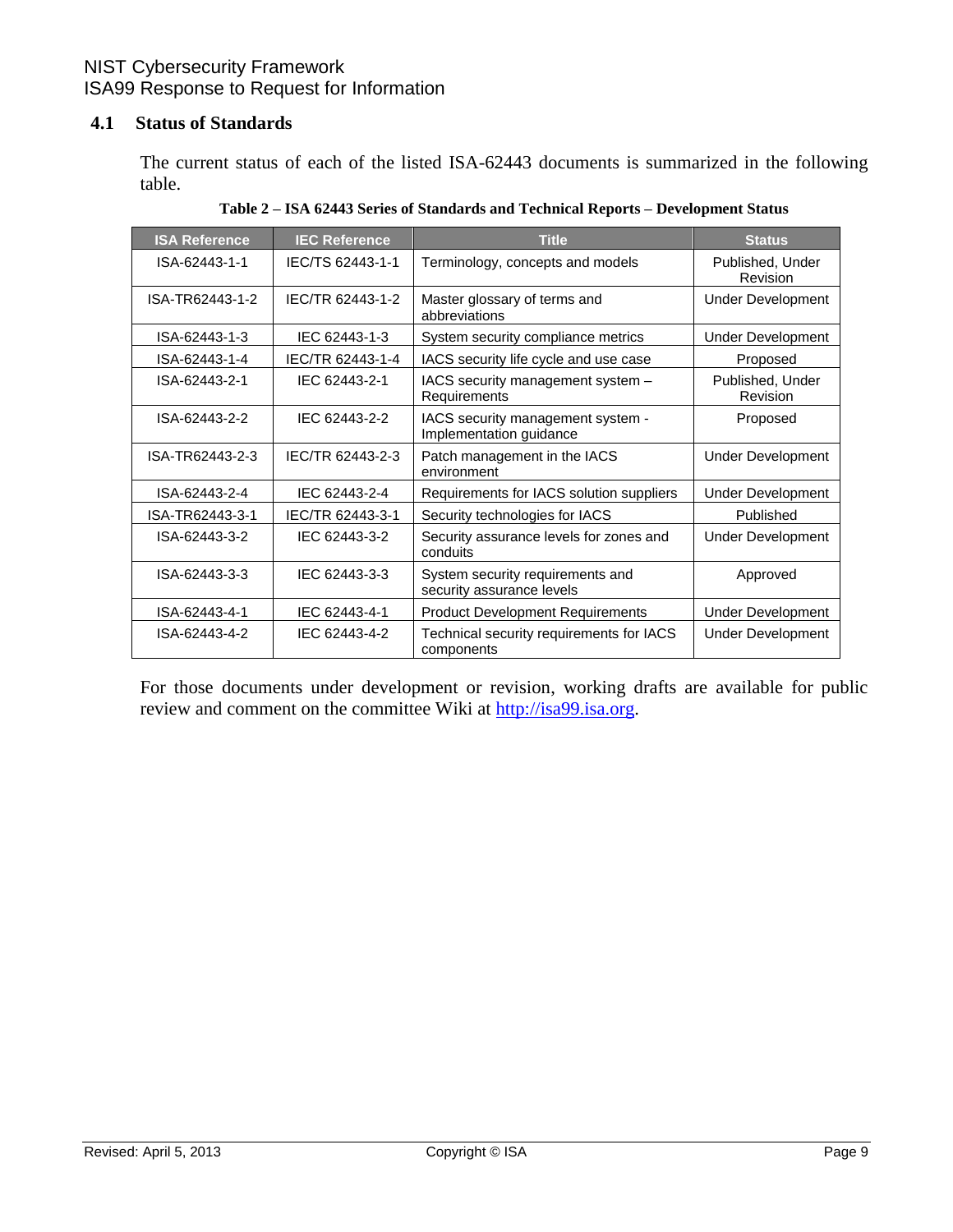### <span id="page-11-0"></span>**4.2 General Concepts**

General Concept is a term applied to subjects that are important to the understanding of the material in the ISA-62443 series, but are fairly common in the general area of cybersecurity. Each of these concepts is provided as informative content in the first standard in the series, ISA-624431-1-1, and may be referenced in subsequent standards in the series. At this time, the following general concepts have been identified by the ISA99 committee:

- Security Context
- Security Objectives
- Threat-Risk Assessment
- Security Levels
- Security Lifecycle
- Security Program Maturity
- Security Policies
- Defense in Depth
- Security Zones and Conduits
- Role Based Access Control

#### <span id="page-11-1"></span>**4.3 Foundational Requirements**

In addition to the general concepts, the first standard in the series, ISA-62443-1-1, defines a set of foundational requirements which serve as a common frame of reference in the remaining documents in the series. These foundational requirements are:

- Identification and Authentication Control
- Use Control
- System Integrity
- Data Confidentiality
- Restricted Data Flow
- Timely Response to Events
- Resource Availability

These foundational requirements are used to semi-formally describe the security levels as well as to structure the technical requirements on the system and component levels.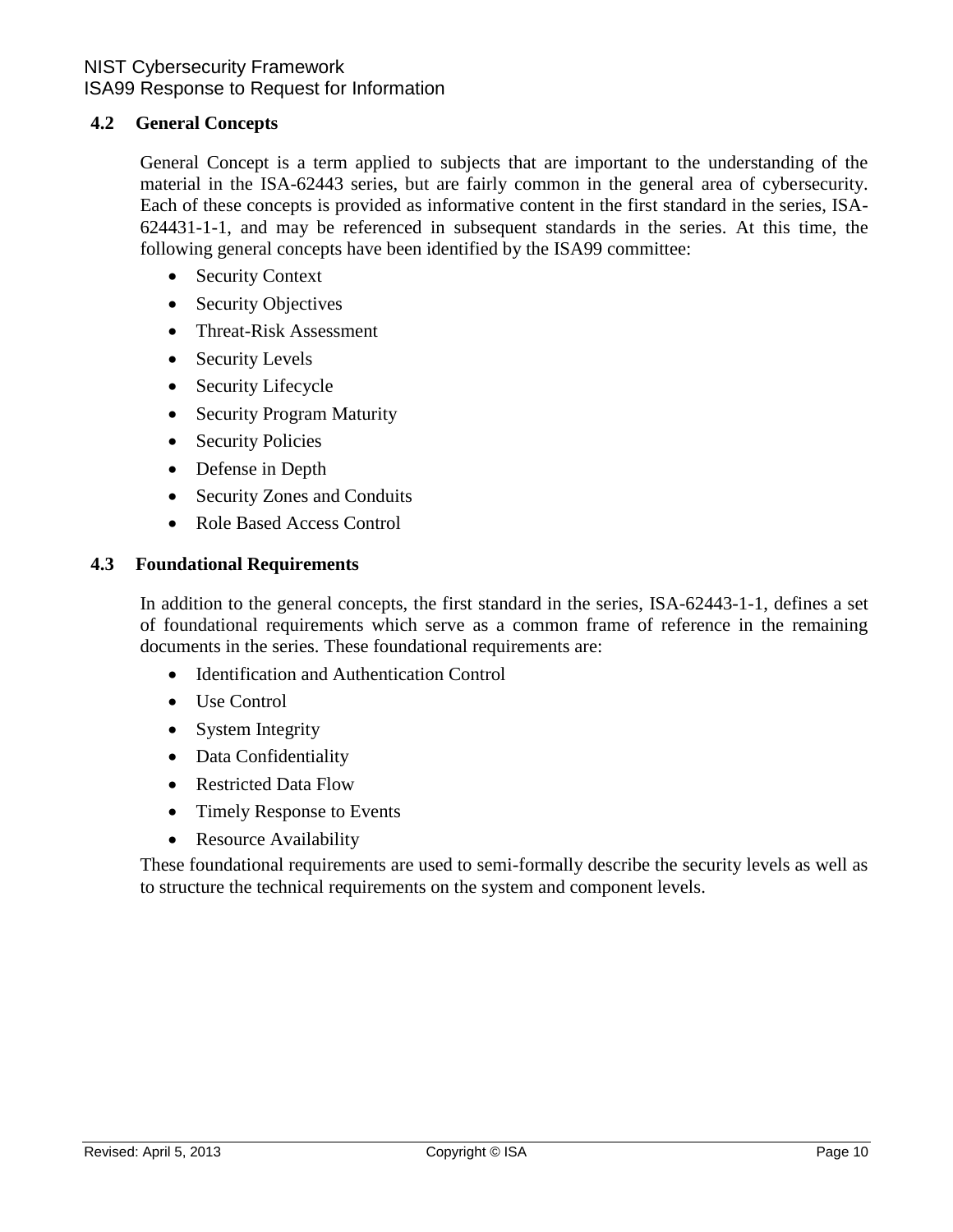### <span id="page-12-0"></span>**5 Relationship to International Standards**

The ISA99 committee has both formal and information liaisons with key national and international groups. ISA99 uses these relationships to communicate with other groups where there is some joint interest in industrial automation and control systems security.

The largest and most wide reaching international committee liaison that ISA99 maintains is with IEC TC65/WG10, Security for Industrial Process Measurement and Control. ISA99 is responsible for generating 12 of the 13 documents currently planned for the ISA/IEC 62443 series. The documents are generated in ISA99 and subsequently voted on and published by both ISA and IEC with minimal differences. The lone standard that IEC TC65/WG10 is directly responsible for generating is IEC-62443-2-4 (Requirements for IACS Solution Suppliers), which will be incorporated into the ISA-62443 series as a U.S. national modification to the IEC version.

ISA99 also maintains a formal liaison agreement with ISO/IEC JTC1/SC27, Working Groups 1 and 3 to develop a security program for IACS. The security program document will not only be published by ISA and IEC, but will also become a formal modification to the ISO/IEC 27001/2 standards used heavily by the IT industry.

ISA99 has established joint working groups with other key ISA committees, including ISA84, *Electrical/Electronic/Programmable Electronic Systems (E/E/PES) for Use in Process Safety Applications*; ISA100, *Wireless Systems for Automation*, and ISA67, *Nuclear Power Plant Standards*.

ISA99 also maintains informal relationships through member joint participation and sharing of documents with groups like the American Chemistry Council, DHS ICSJWG, LOGIIC (Linking the Oil and Gas Industry to Improve Cybersecurity), the ISA Security Compliance Institute, and others.

These agreements are intended to ensure that there will be a single definitive set of international standards for IACS cybersecurity, the ISA/IEC 62443 series. This goal is in direct response to requests from numerous multi-national companies, including both asset owners and system suppliers.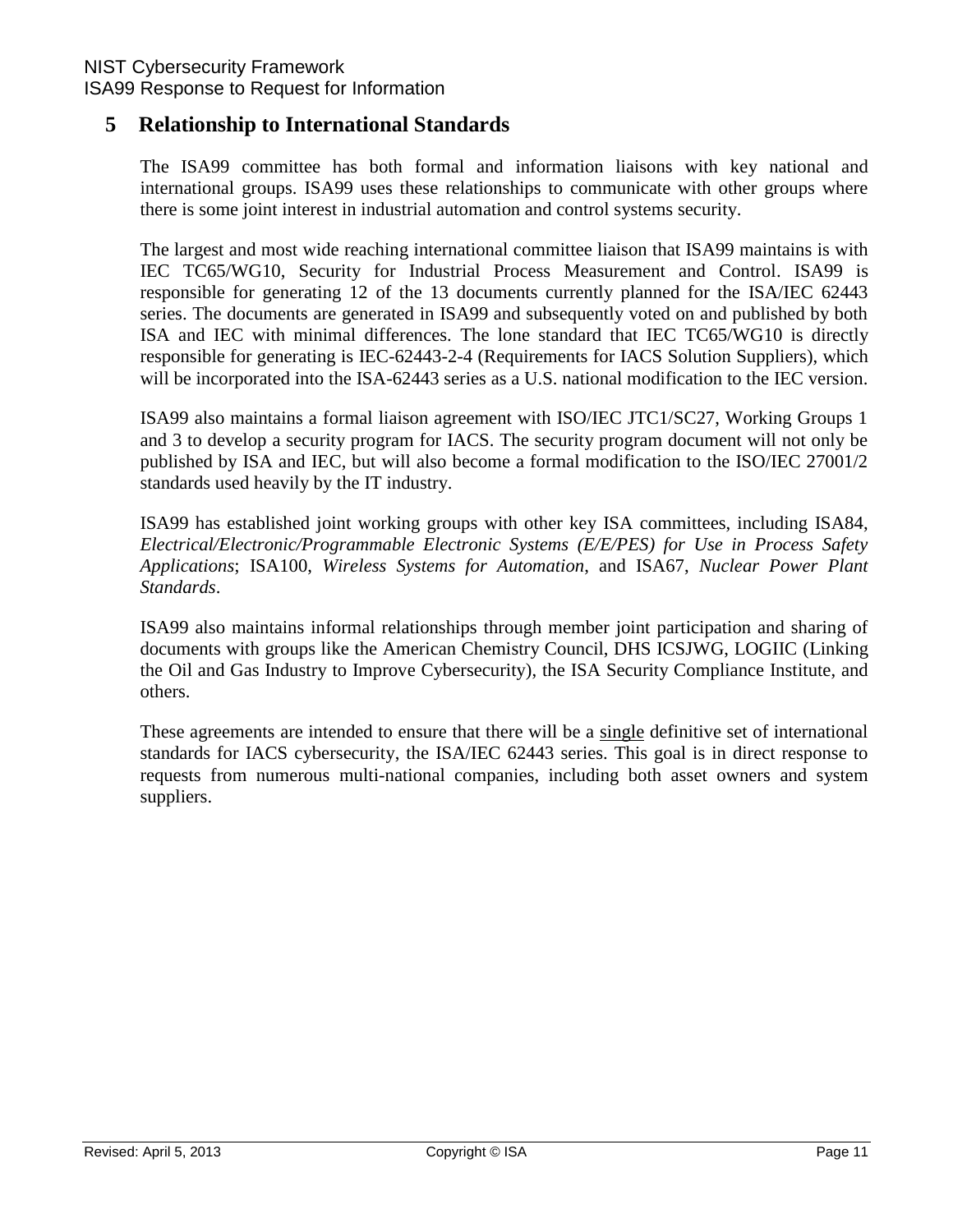### NIST Cybersecurity Framework

ISA99 Response to Request for Information

### <span id="page-13-0"></span>**6 Response to RFI Questions**

This section presents ISA99"s responses to the specific questions posed in the Request for Information (RFI). Language from the RFI is shown in **bold**, followed by the committee response. Since the ISA99 committee is not representing any particular end user or industry, our responses to the questions below are directed more at addressing the underlying problems that are highlighted by the questions. This is accomplished by providing at least one reference to the ISA99 work to show that the topic has an appropriate section or sections within the scope of the ISA-62443 documents.

### <span id="page-13-1"></span>**6.1 Current Risk-Management Practices**

**NIST solicits information about how organizations assess risk; how cybersecurity factors into that risk assessment; the current usage of existing cybersecurity frameworks, standards, and guidelines; and other management practices related to cybersecurity. In addition, NIST is interested in understanding whether particular frameworks, standards, guidelines, and/or best practices are mandated by legal or regulatory requirements and the challenges organizations perceive in meeting such requirements. This will assist in NIST's goal of developing a Framework that includes and identifies common practices across sectors.**

**1. What do organizations see as the greatest challenges in improving cybersecurity practices across critical infrastructure?**

As discussed in section 2 of this response, one of the greatest challenges in improving cybersecurity practices for Industrial Automation and Control Systems is that many of the practices and techniques used for general purpose IT systems are not be applicable for industrial use. The primary reason is that the security objectives for the IT sector are confidentiality, integrity, and availability, in that order, whereas the security objectives for the IACS sector are integrity, availability and confidentiality. Stated another way, the IT sector is responsible for protection of information, whereas the IACS sector is responsible for protection of the physical world. This is the primary reason the ISA99 committee was formed to develop standards and practices that are specific to Industrial Automation and Control Systems.

#### **2. What do organizations see as the greatest challenges in developing a cross-sector standards-based Framework for critical infrastructure?**

The ISA99 committee has taken a cross-sector approach to the development of Industrial Automation and Control Systems standards and practices from the beginning. The committee has a large, diverse and international membership that represents many sectors. The committee has also been heavily influenced by cross-sector efforts such as the DHS Catalog of Control Systems Security: Recommendations for Standards Developers, the DHS Crosssector Roadmap for Cybersecurity of Control Systems, NIST 800-53 Recommended Security Control for Federal Information Systems and Organizations, and NIST 800-82 Guide to Industrial Control Systems (ICS) Security.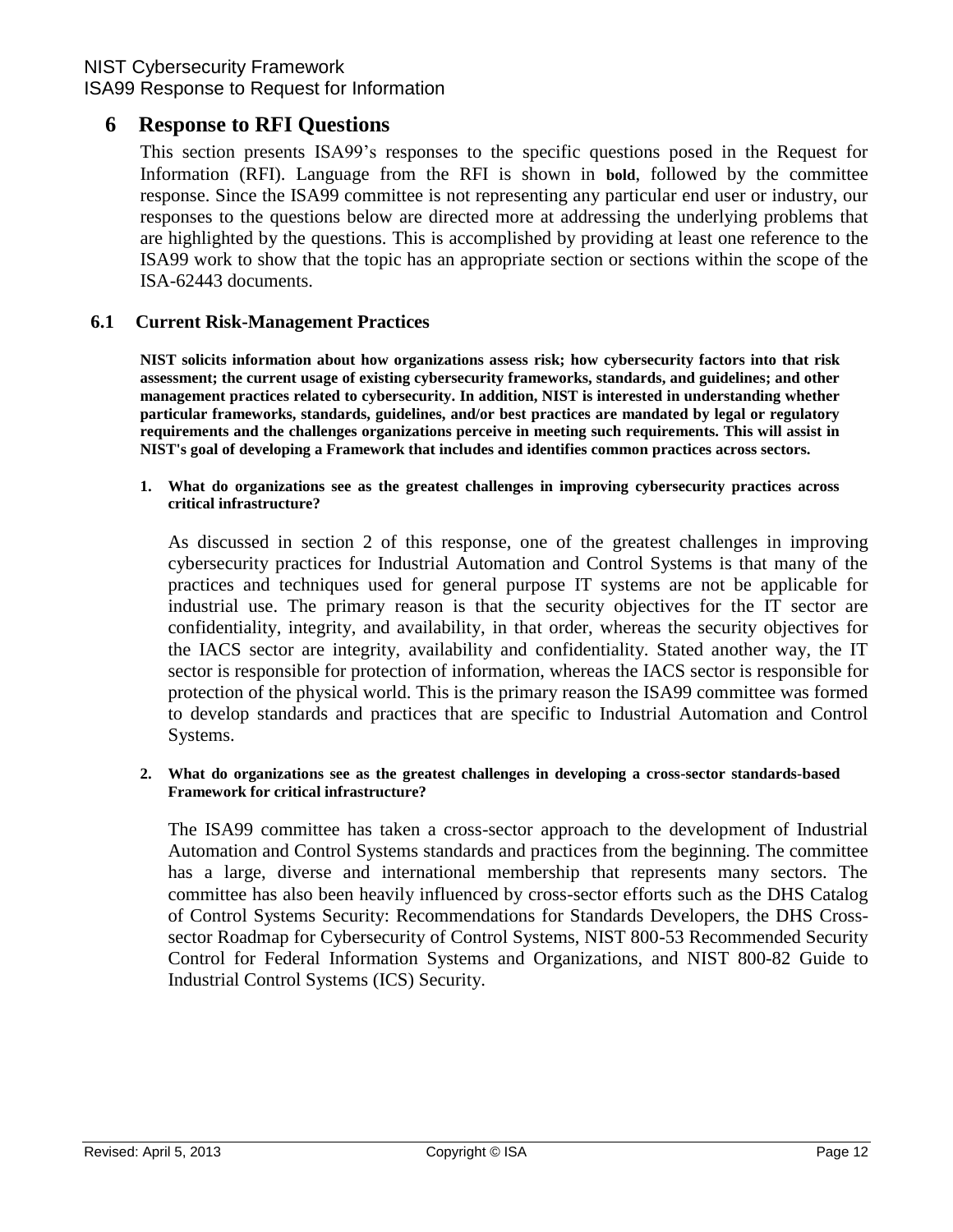**3. Describe your organization's policies and procedures governing risk generally and cybersecurity risk specifically. How does senior management communicate and oversee these policies and procedures?**

ISA-62443-2-1, *Requirements for an IACS Security management system*, includes a security management system based on the analysis of risk, the establishment of security policy, organization and awareness, the selection of security countermeasures, and their implementation.



**Figure 2 – Graphical view of elements of a cyber security management system**

#### **4. Where do organizations locate their cybersecurity risk management program/office?**

ISA-62443-2-1, *Requirements for an IACS security management system*, describes the characteristics and requirements for a security program, but it allows individual organizations flexibility in how to implement it. This is important because many organizations already have well established security programs for Industrial Automation and Control Systems.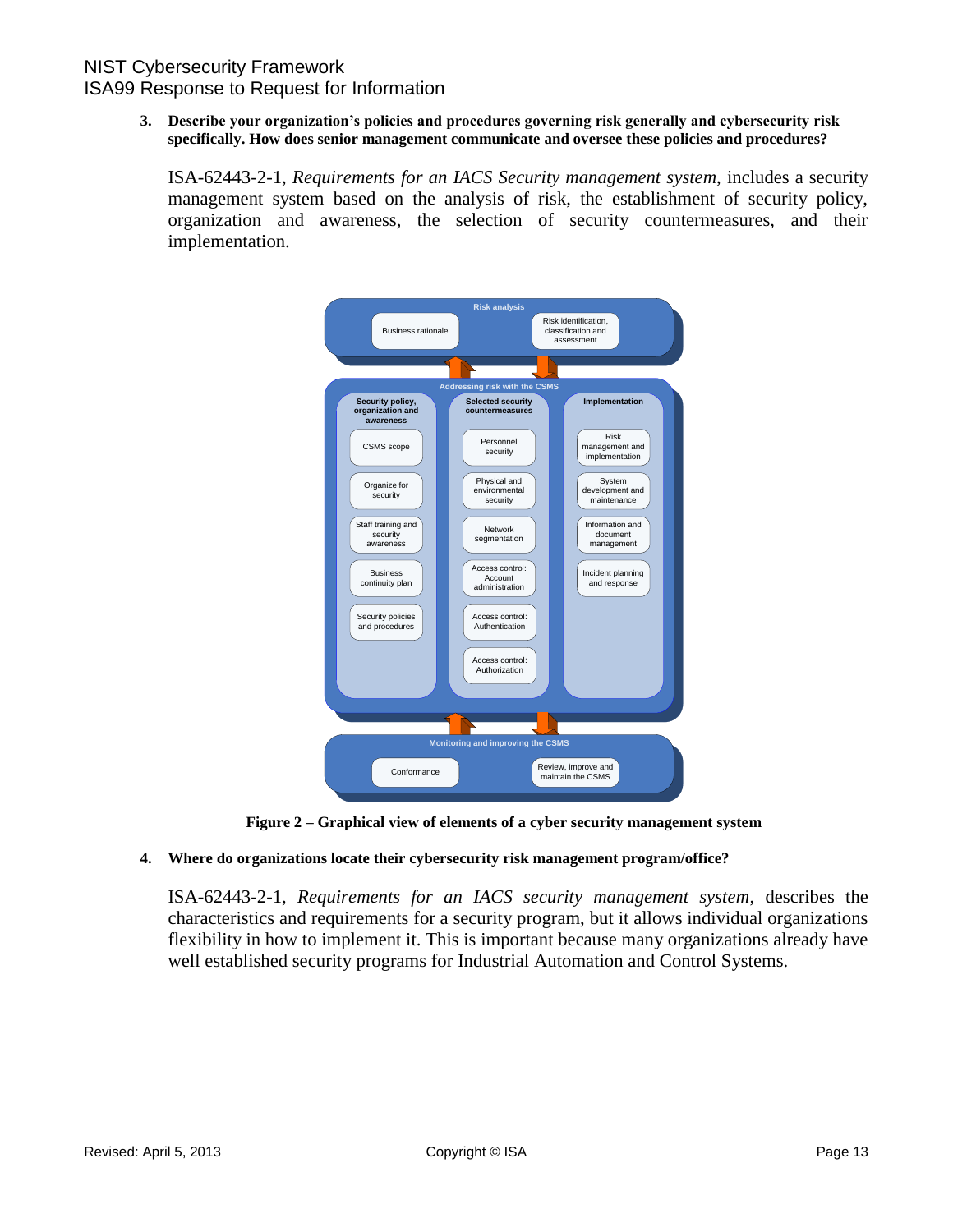#### **5. How do organizations define and assess risk generally and cybersecurity risk specifically?**

ISA-62443-2-1, *Requirements for an IACS Security Management System,* includes the identification, classification, and assessment of risk. It includes the systematic identification, prioritization and analysis of threats, vulnerabilities and consequences. Specific requirements include:

- Select a risk assessment methodology
- Provide risk assessment background information
- Conduct a high-level risk assessment
- Identify industrial automation and control systems
- Develop simple network diagrams
- Prioritize systems

ISA-62443-3-2, *Security Levels for Zones and Conduits*, is currently in development. It includes a method for segmenting control systems into *Security Zones*, with communications *Conduits* between them, and assigning *Security Level* requirements for each Zone and Conduit using a risk-based methodology. Security Zones are a more comprehensive method for achieving network segmentation, separation between IT and IACS, and separation between control systems and safety instrumented systems.

#### **6. To what extent is cybersecurity risk incorporated into organizations' overarching enterprise risk management?**

ISA-62443-2-1, *Requirements for an IACS security management system*, facilitates the integration of cybersecurity risk assessment into an organizations" existing risk management system for industrial or manufacturing operations. This allows health, safety, environmental, security and other risks to be assessed at the same time in a comprehensive manner.

**7. What standards, guidelines, best practices, and tools are organizations using to understand, measure, and manage risk at the management, operational, and technical levels?**

ISA-62443-1-3, *System security compliance metrics*, currently under development, includes a framework for metrics development and use, and recommended metrics for the entire cybersecurity lifecycle.

**8. What are the current regulatory and regulatory reporting requirements in the United States (e.g. local, state, national, and other) for organizations relating to cybersecurity?**

Not applicable to this RFI submittal.

**9. What organizational critical assets are interdependent upon other critical physical and information infrastructures, including telecommunications, energy, financial services, water, and transportation sectors?**

Not applicable to this RFI submittal.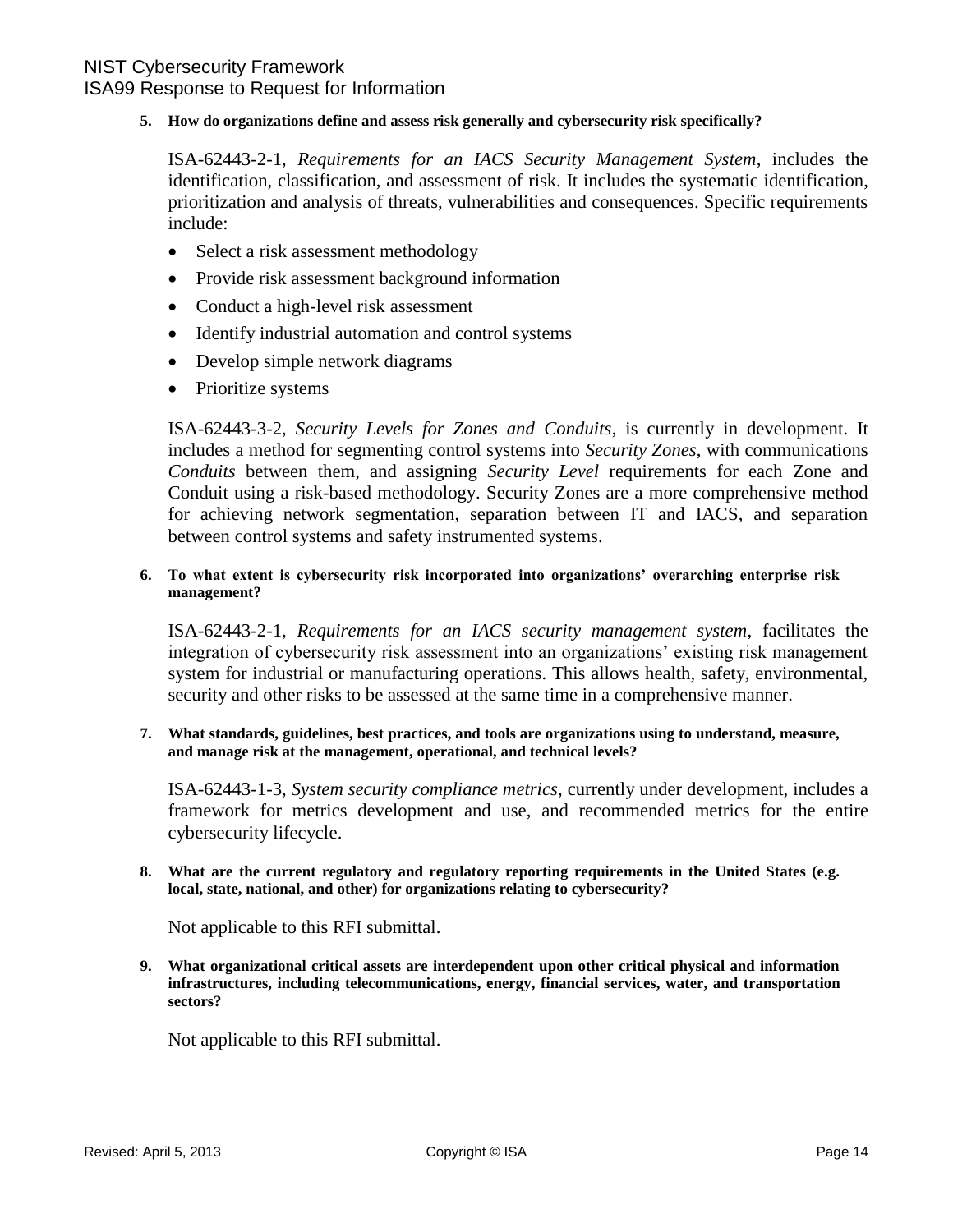#### **10. What performance goals do organizations adopt to ensure their ability to provide essential services while managing cybersecurity risk?**

The ISA-62443-1-3 work product was created to address this specific question. While the choice of specific goals may vary by situation, it is important that there be a well defined set of metrics identified for use with other standards in the ISA-62443 series.

#### **11. If your organization is required to report to more than one regulatory body, what information does your organization report and what has been your organization's reporting experience?**

Not applicable to this RFI submittal.

#### **12. What role(s) do or should national/international standards and organizations that develop national/international standards play in critical infrastructure cybersecurity conformity assessment?**

Because many US-based organizations operate internationally, it is vital that the Cybersecurity Framework point to international standards wherever possible to facilitate the cost effective implementation of cybersecurity for Industrial Automation and Control Systems. The ISA-62443 series of standards is being simultaneously submitted to the International Electrotechnical Commission (IEC) for international review, comment and approval.

The ISA Security Compliance Institute [\(www.ISASecure.org\)](http://www.isasecure.org/) is an organization that develops cybersecurity conformance assessment programs based on the ISA-62443 series of standards and practices. See the separate RFI submittal for the ISA Security Compliance Institute for more details.

#### <span id="page-16-0"></span>**6.2 Use of Frameworks, Standards, Guidelines, and Best Practices**

**As set forth in the Executive Order, the Framework will consist of standards, guidelines, and/or best practices that promote the protection of information and information systems supporting organizational missions and business functions.**

**NIST seeks comments on the applicability of existing publications to address cybersecurity needs, including, but not limited to the documents developed by: international standards organizations; U.S. Government Agencies and organizations; State regulators or Public Utility Commissions; Industry and industry associations; other Governments, and non-profits and other non-government organizations.**

**NIST is seeking information on the current usage of these existing approaches throughout industry, the robustness and applicability of these frameworks and standards, and what would encourage their increased usage. Please provide information related to the following:**

#### **1. What additional approaches already exist?**

The approach used to address IACS cybersecurity is dependent on factors including the regulatory climate, the level of standardization of solutions, the relationship with the system supplier(s) and the level of technical expertise available. It is the objective of the ISA99 committee to produce a set of consensus-based standards that can be applied in virtually any sector, with the details tailored to meet the needs of the specific situation. This can be done by the asset owner, the solution provider or an independent engineering company.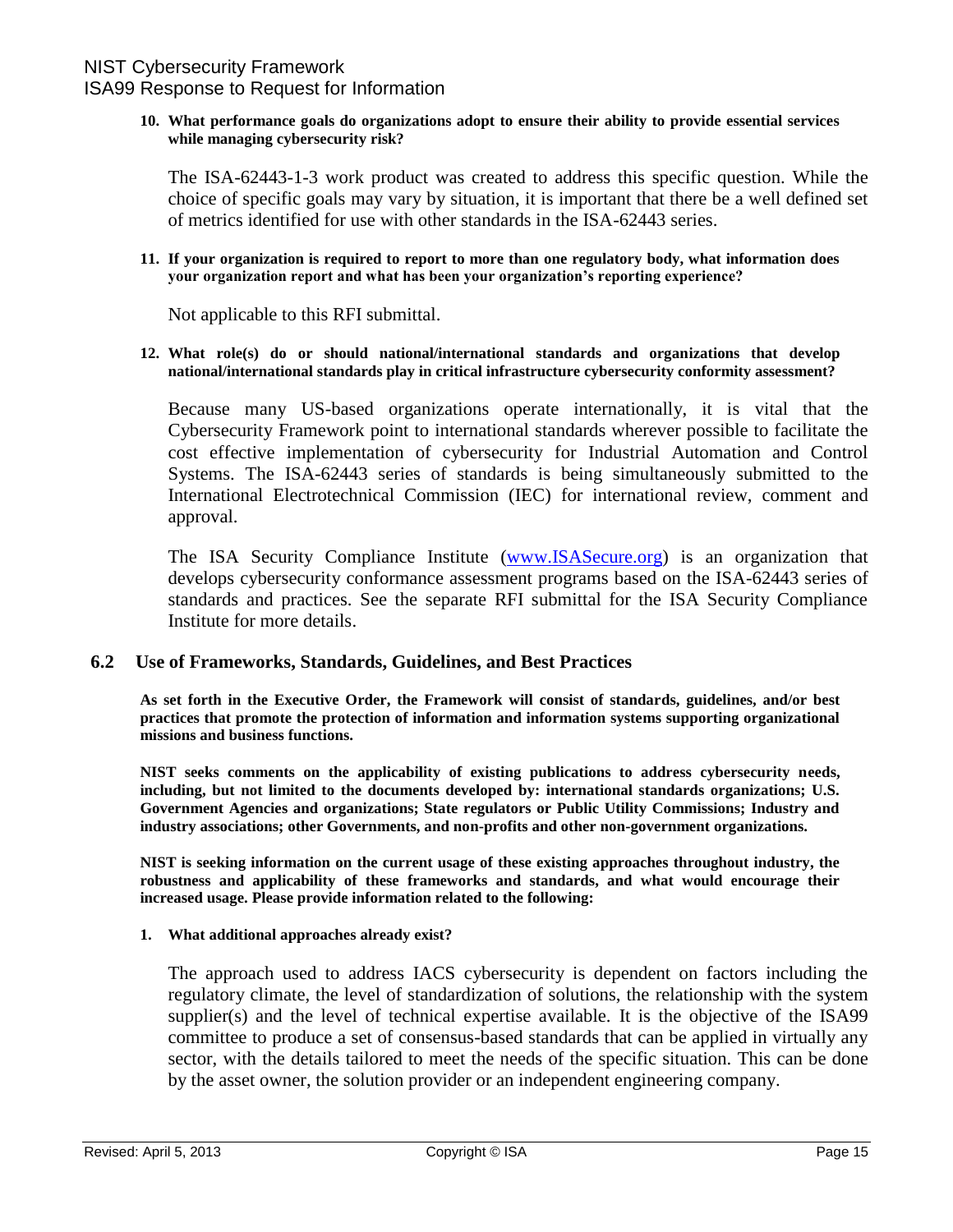#### **2. Which of these approaches apply across sectors?**

See the response to the previous question.

#### **3. Which organizations use these approaches?**

The approach taken for a particular situation or by a particular organization can be influenced by the size and complexity of systems and the level of technical expertise available. The large number of companies represented by the members of the ISA99 committee is a clear indicator that there is strong support for robust, multi-industry international standards.

#### **4. What, if any, are the limitations of using such approaches?**

An overly simplistic approach to protecting complex systems leads to a situation where protection is inadequate. Conversely, a complex response to what is inherently a simpler situation can lead to excessive costs of ownership and operation. In either case there will be certain "minimum acceptable" requirements, such as basic protection against malicious software, network segmentation, and the like. These are generally articulated in the form of industry standards such as those that make up the ISA-62443 series.

#### **5. What, if any, modifications could make these approaches more useful?**

Standards are more useful if they are comprehensive in scope and available sooner. To that end the most immediate opportunity is to sponsor and support the involvement of more industry experts in their development, and to provide the necessary administrative support to accelerate the development process.

Also, in securing industrial control systems the sometimes complex and arcane security related topics and recommendations must be expressed in terms and within a framework that can be understood and managed by operations and control engineers who are not security experts. Their expertise and major driver is to operate the process under control in the safest, most efficient and profitable manner possible. Moreover, their "language" is that of operations, and not security.

#### **6. How do these approaches take into account sector-specific needs?**

ISA formed the ISA99 committee to address the need for cybersecurity standards for industrial automation and control systems regardless of the sector (or country) in which they are employed. The committee has benefited from long term support from many large, multinational companies throughout the process industries. It clearly makes considerably more business sense to have comprehensive, sector-independent standards than to attack the problem on a sector-by-sector basis.

#### **7. When using an existing framework, should there be a related sector-specific standards development process or voluntary program?**

See above response to question 6. The essential elements of effective standards can be largely sector independent. The nature of how such standards are applied and the specific metrics or performance levels applied can and should be variable by sector, depending on the nature of the processes, materials used, and importance to the critical infrastructure.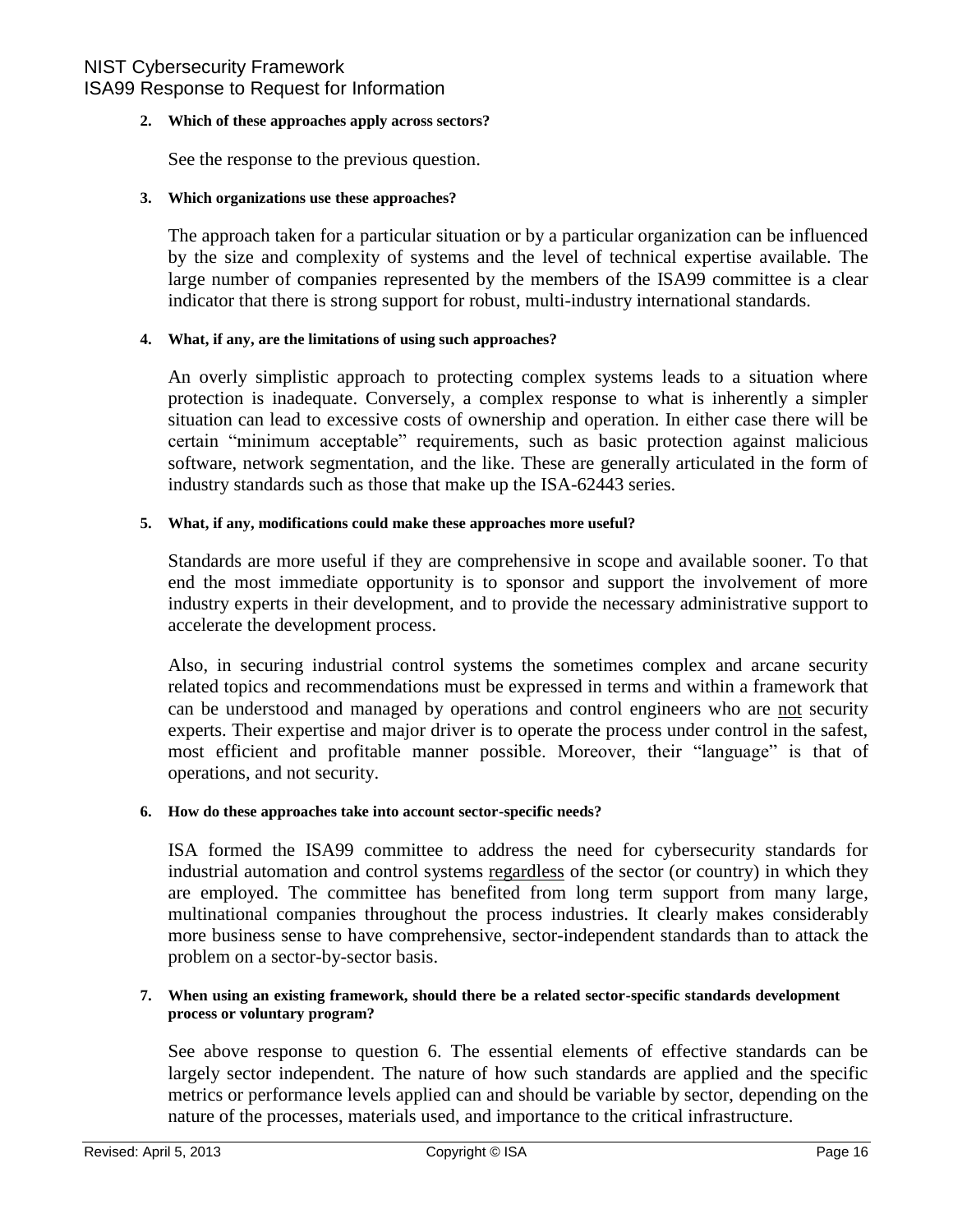#### **8. What can the role of sector-specific agencies and related sector coordinating councils be in developing and promoting the use of these approaches?**

Sector-specific agencies and coordinating councils can promote the use of standards and encourage their members to adopt generally acceptable practices consistent with those standards. They can also sponsor and support standards development by sharing their experience and expertise.

#### **9. What other outreach efforts would be helpful?**

Improvements are always desirable in the degree of outreach and collaboration across sectors and across borders. The ISA99 committee has established liaison relationships in vital areas such as process safety and nuclear plant cybersecurity.

#### <span id="page-18-0"></span>**6.3 Specific Industry Practices**

**In addition to the approaches above, NIST is interested in identifying core practices that are broadly applicable across sectors and throughout industry.**

Describing and promoting such practices is an essential theme of the entire ISA-62443 series of standards. Such practices must fully address not only security technology, but also the people and process elements of the subject. As described in ISA-62443-1-1, *Terminology, Concepts and Models*:

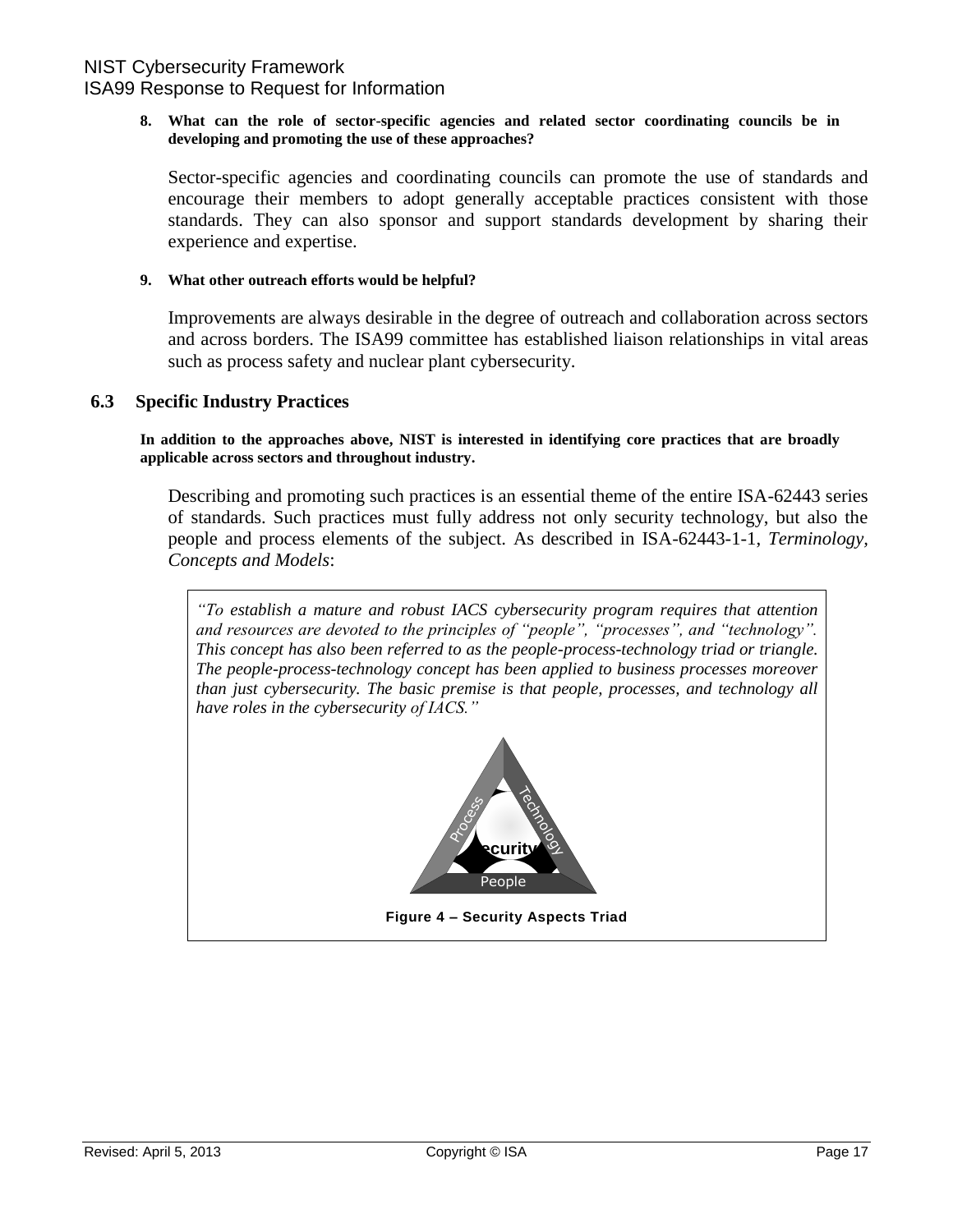**NIST is interested in information on the adoption of the following practices as they pertain to critical infrastructure components:**

- **Separation of business from operational systems**
- **Use of encryption and key management**
- **Identification and authorization of users accessing systems**
- **Asset identification and management**
- **Monitoring and incident detection tools and capabilities**
- **Incident handling policies and procedures**
- **Mission/system resiliency practices**
- **Security engineering practices**
- **Privacy and civil liberties protection**

#### **1. Are these practices widely used throughout critical infrastructure and industry?**

While it not our place as a standards committee to comment on what practices are widely used, we can state that the ISA-62443 series of standards addresses all of these practices (and more), with the exception of privacy and civil liberties protection. These latter items are not typically emphasized in protecting industrial systems since these systems usually do not contain a great deal of personal information.

The ISA-62443 Policy and Procedure documents define when and how these and other practices should be applied. The System documents and Component documents address the technologies and how they should be applied.

#### **2. How do these practices relate to existing international standards and practices?**

The ISA99 committee has made great efforts to bring together numerous standards and recommendations that exist and then to create a comprehensive set of documents that is consistent and broadly applicable to all IACS scenarios. The members of the ISA99 committee have worked closely with or are members of other key ISA, IEC and NIST teams. The bibliography sections of the documents include many references to existing documents as proof of the inclusive nature of the ISA99 initiative. See section 5 above.

As a result, the ISA-62443 standards are gaining increased attention internationally, and across many sectors. For example, ISA-62443-2-1, *IACS Security Management System – Requirements,* is currently being revised to address comments from the international community and to improve its alignment with the ISO 27000 series of standards for information security.

More information on the relationships between the ISA-62443 standards and other international standards is given in section 5 of this document.

#### **3. Which of these practices do commenters see as being the most critical for the secure operation of critical infrastructure?**

Because of the ever-changing nature of threats and technology and the uniqueness of each situation, our committee does not prescribe a list of measures for all situations. The ISA-62443 series includes a risk-based methodology for selecting the practices that are most appropriate to mitigate risk for a given situation.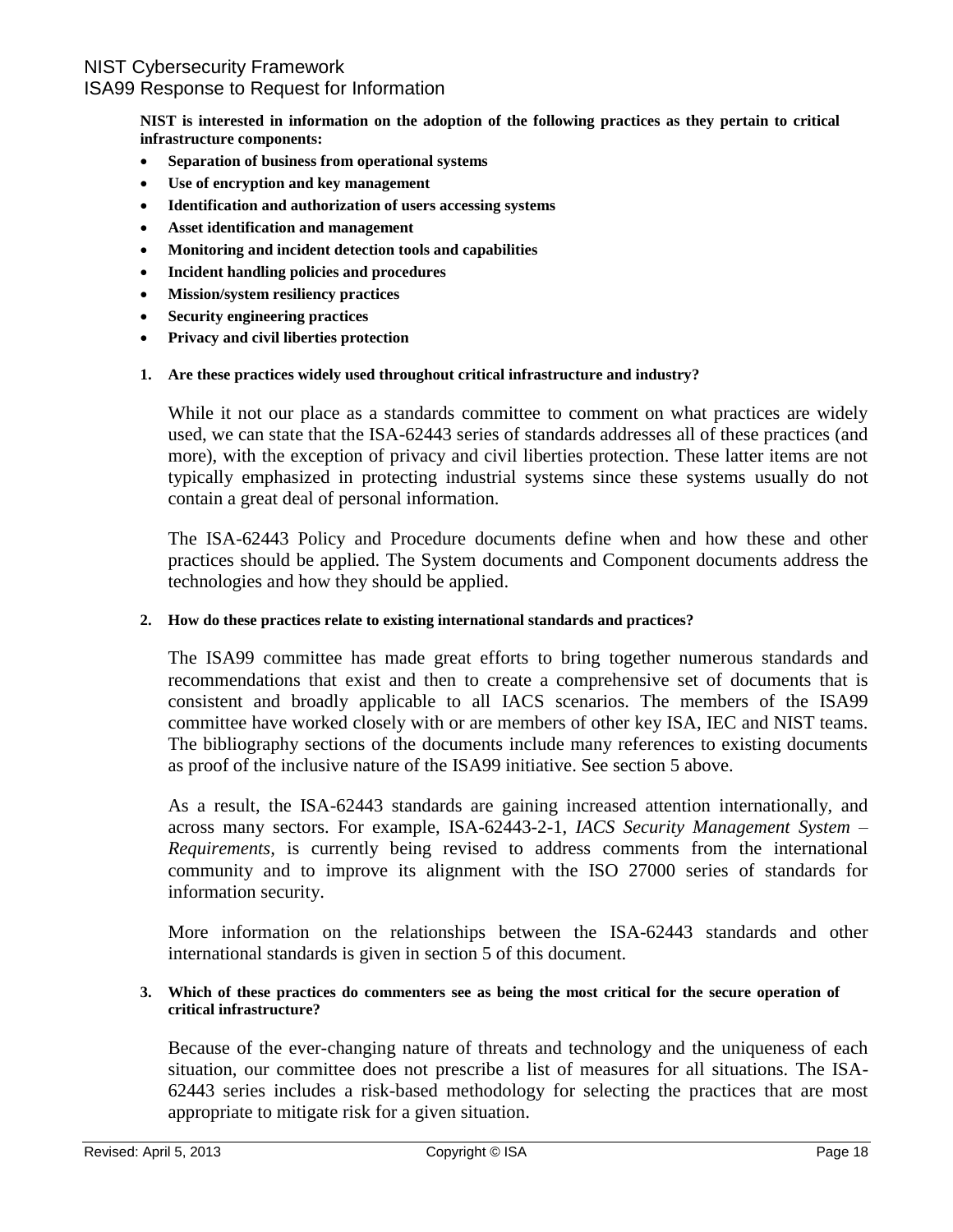ISA-62443-1-1 Clause 9.1 states:

*"The objective is to identify the security needs and important characteristics of the environment at a level of detail necessary to address the security issues with a common understanding of the framework and vocabulary."*

#### **4. Are some of these practices not applicable for business or mission needs within particular sectors?**

The position of the ISA99 committee is that providing a straightforward list of practices is the correct approach to security – always keeping in mind that the overriding goal is to achieve an appropriate security program for a given situation. This includes the need to provide a life cycle which may change what is needed over time.

#### ISA-62443-2-1 Clause 0.2 states:

*"There is not a one-size-fits-all set of security practices. Absolute security may be achievable, but is probably undesirable because of the loss of functionality that would be necessary to achieve this near perfect state. Security is really a balance of risk versus cost."*

#### **5. Which of these practices pose the most significant implementation challenge?**

Again it is difficult to be specific without details on the IACS system. Any measure that removes or limits an operator's view of the process will be difficult to implement. Practices like individual passwords or system patching are considerably more difficult to apply on an IACS.

To use patching as an example, on a business system patches are pushed down from a central system once the patches are released from the vendor and some general testing is completed. For an IACS, in contrast, it is often necessary to perform extra testing and wait for the system to not be in use, and then apply the patch by hand to ensure that the system is ready to use after the patch is applied.

#### **6. How are standards or guidelines used by organizations in the implementation of these practices?**

The ISA-62443 series is designed to be the most comprehensive set of standards that will, in conjunction with any regulation-specific documents, provide organizations the guidance needed to develop and maintain an appropriate security program for their operations.

#### **7. Do organizations have a methodology in place for the proper allocation of business resources to invest in, create, and maintain IT standards?**

ISA-62443-2-2, *IACS Security Management System - Implementation Guidance*, will cover implementation guidance for an IACS security management program. Also, ISA-TR62443-1- 4, *IACS Security Life Cycle and Use Case*, is specifically intended to define the common life cycle that is used throughout the ISA-62443 series.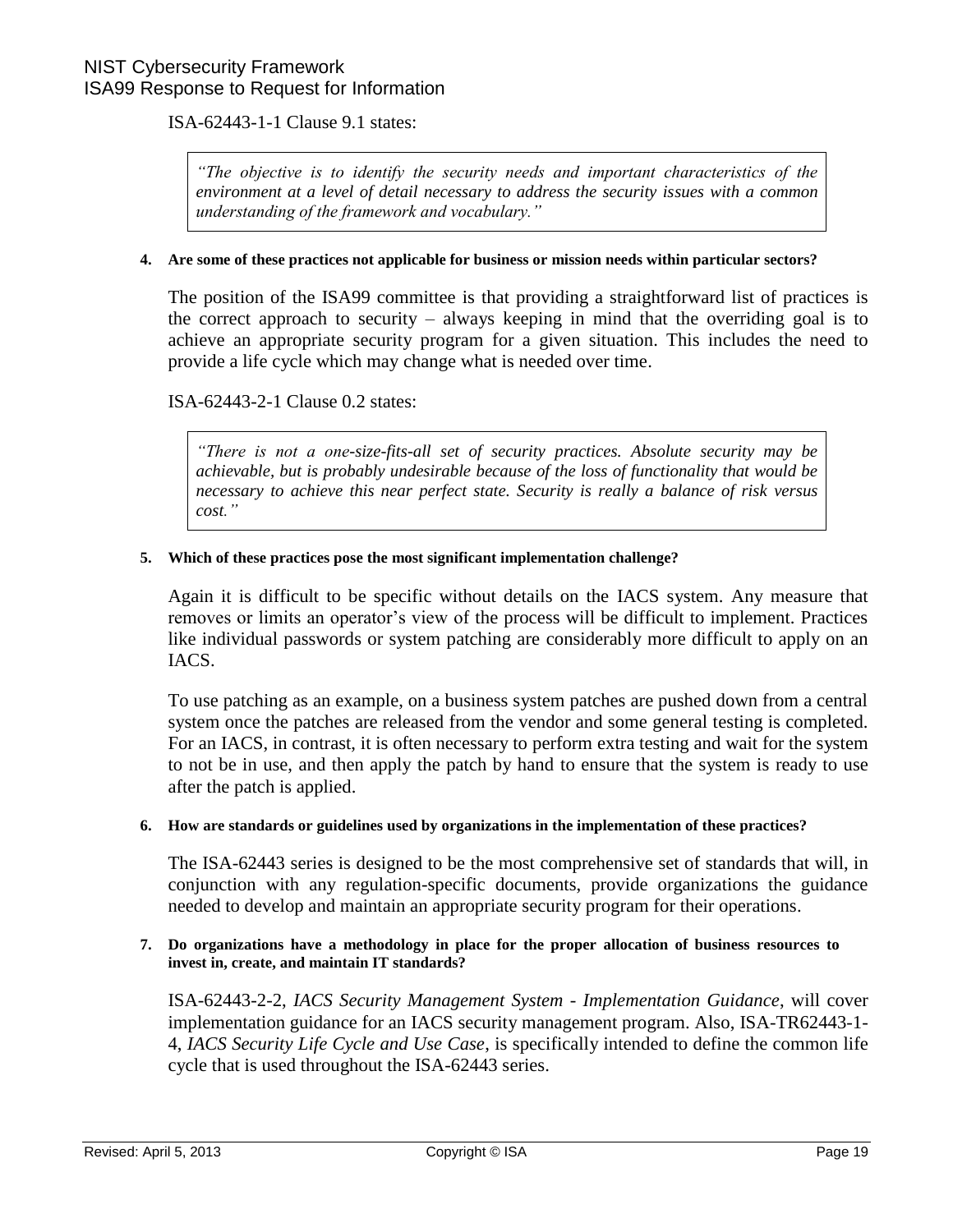**8. Do organizations have a formal escalation process to address cybersecurity risks that suddenly increase in severity?**

ISA-62443-2-1, *IACS Security Management System – Requirements*, deals specifically with this need in Clause 4.4.3. The rationale for that clause states:

*"Review and monitoring are required for the CSMS to remain effective, since the CSMS must respond to changes in internal and external threats, vulnerabilities and consequences, as well as changes in risk tolerance, legal requirements and evolving technical and non-technical approaches to risk mitigation."*

And as noted, ISA-62443-2-2 is designed to cover the implementation guidance for a complete program.

#### **9. What risks to privacy and civil liberties do commenters perceive in the application of these practices?**

ISA-62443-2-1, *IACS Security Management System – Requirements,* and ISA-62443-2-2, *IACS Security Management System - Implementation Guidance,* cover the topics of Human Resources Security. While these documents address topics like roles and responsibilities for all involved, they do not cover privacy and civil liberties. In general, an IACS does not contain information related to personnel privacy and civil liberty. One exception might be a system used in the medical space. This is an area that needs to be discussed and possibly included in future editions of those standards, with the understanding that a global document cannot provide specific details on such widely defined concepts.

#### **10. What are the international implications of this framework on your global business or in policymaking in other countries?**

The ISA-62443 documents are developed using input, references and industrial cybersecurity experts from across the globe. Reflecting this international collaboration, the numbering system for the ISA-62443 series is based on IEC document numbering. It is the ISA99 committee"s firm direction to create documents that are published by the IEC as soon as possible after completing the ISA standards process.

#### **11. How should any risks to privacy and civil liberties be managed?**

The concepts and definitions of privacy and civil liberties are very dependent on country and cultural background. Since the ISA99 committee is developing a global set of standards, these topics can only be addressed from a very high level. As stated in the response to question 9 (above), these topics need to be addressed in ISA-62443-2-2.